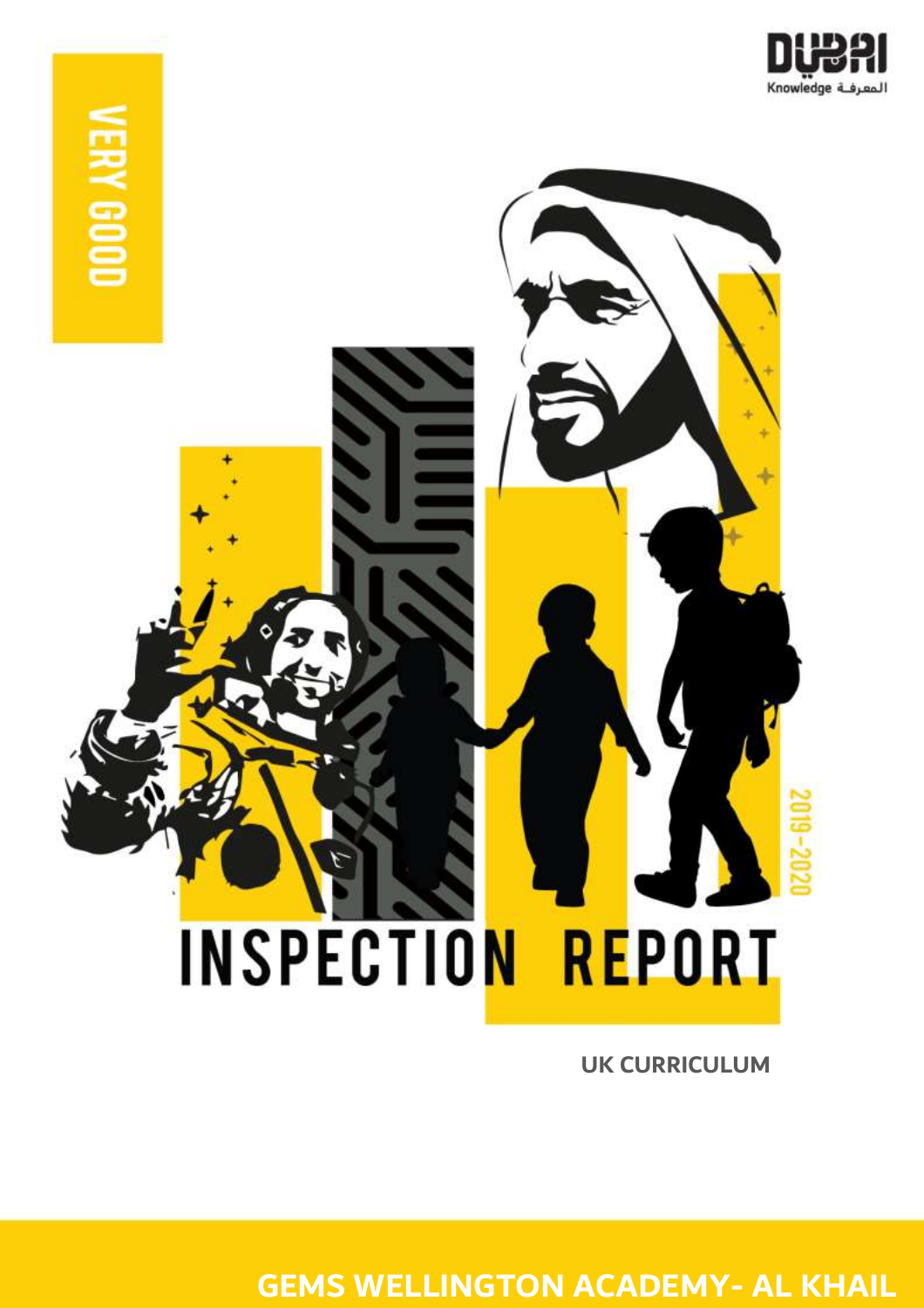

# **Contents**

<span id="page-1-0"></span>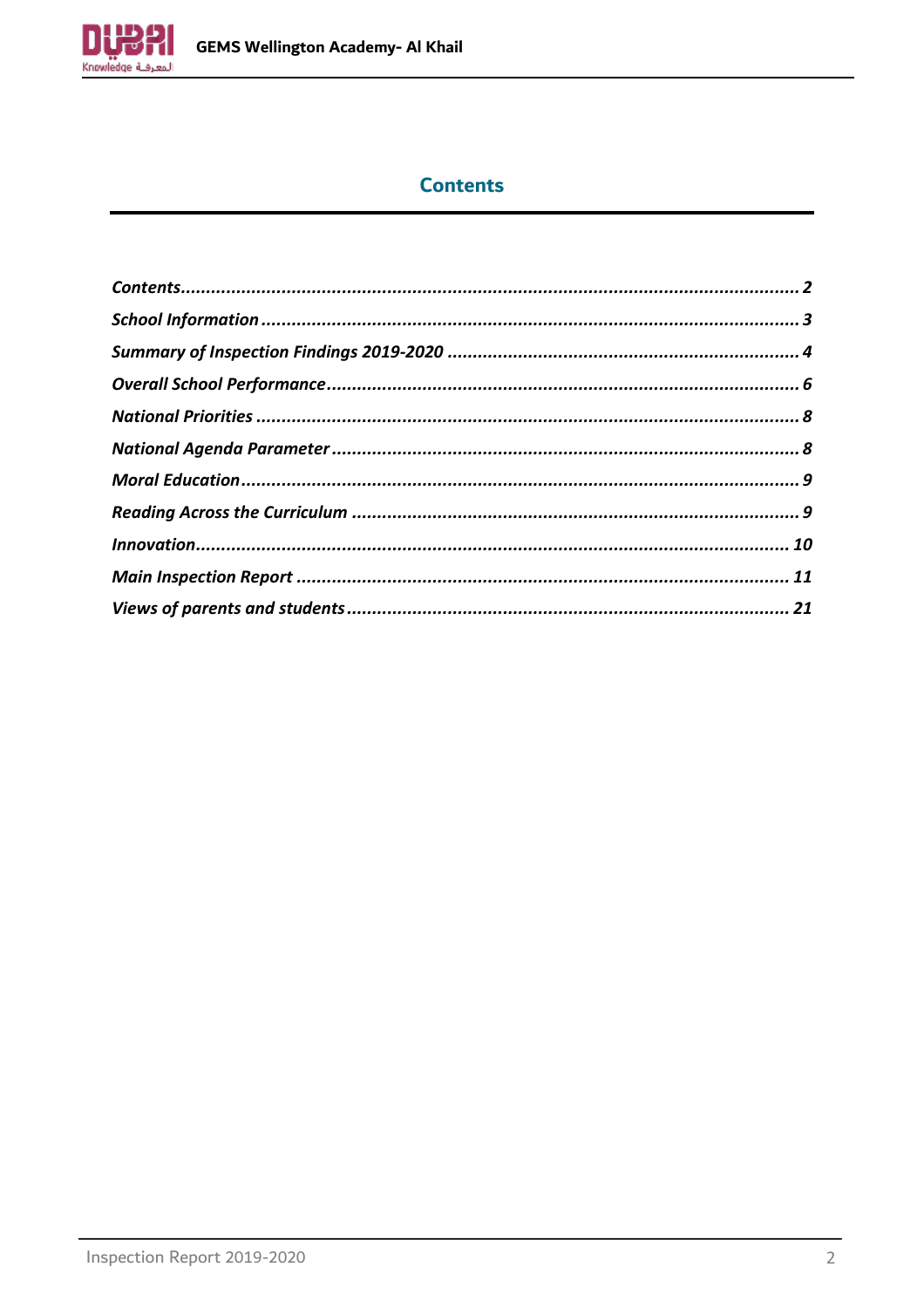

<span id="page-2-0"></span>

| <b>School Information</b> |  |
|---------------------------|--|
|                           |  |

|                     | 0         | Location                                            | Dubai Hills                           |
|---------------------|-----------|-----------------------------------------------------|---------------------------------------|
|                     | ê         | Opening year of School                              | 2013                                  |
|                     | ₩         | Website                                             | www.gemswellingtonacademy-alkhail.com |
|                     | Q         | Telephone                                           | +97145129100                          |
|                     | q         | Principal                                           | <b>Neil Matthews</b>                  |
| General Information | ij.       | Principal - Date appointed                          | 1/4/2018                              |
|                     | S         | Language of Instruction                             | English                               |
|                     | Ē         | <b>Inspection Dates</b>                             | 20 to 23 January 2020                 |
|                     |           | Gender of students                                  |                                       |
|                     | 88        |                                                     | Boys and girls<br>3 to 18             |
|                     | hSE       | Age range                                           | FS1 to Year 13                        |
| <b>Students</b>     | å         | Grades or year groups<br>Number of students on roll | 1006                                  |
|                     | 榔         | Number of Emirati students                          | 74                                    |
|                     |           | Number of students of determination                 | 124                                   |
|                     | 19        | Largest nationality group of students               | Arab                                  |
|                     |           |                                                     |                                       |
|                     | i''       | Number of teachers                                  | 98                                    |
|                     | ⊕         | Largest nationality group of teachers               | <b>British</b>                        |
|                     |           | Number of teaching assistants                       | 58                                    |
| <b>Teachers</b>     | 8년<br>888 | Teacher-student ratio                               | 1:10                                  |
|                     | s.        | Number of guidance counsellors                      | $\overline{2}$                        |
|                     | (Â)       | Teacher turnover                                    | 8                                     |
|                     |           | Educational Permit/ License                         | England                               |
|                     | ia        | Main Curriculum                                     | National Curriculum for England       |
|                     |           | <b>External Tests and Examinations</b>              | <b>GCSE IGCSE</b>                     |
| Curriculun          |           | Accreditation                                       | British schools Overseas (BSO)        |
|                     |           | National Agenda Benchmark Tests                     | <b>GL Progress Tests</b>              |
|                     |           |                                                     |                                       |
|                     |           |                                                     |                                       |

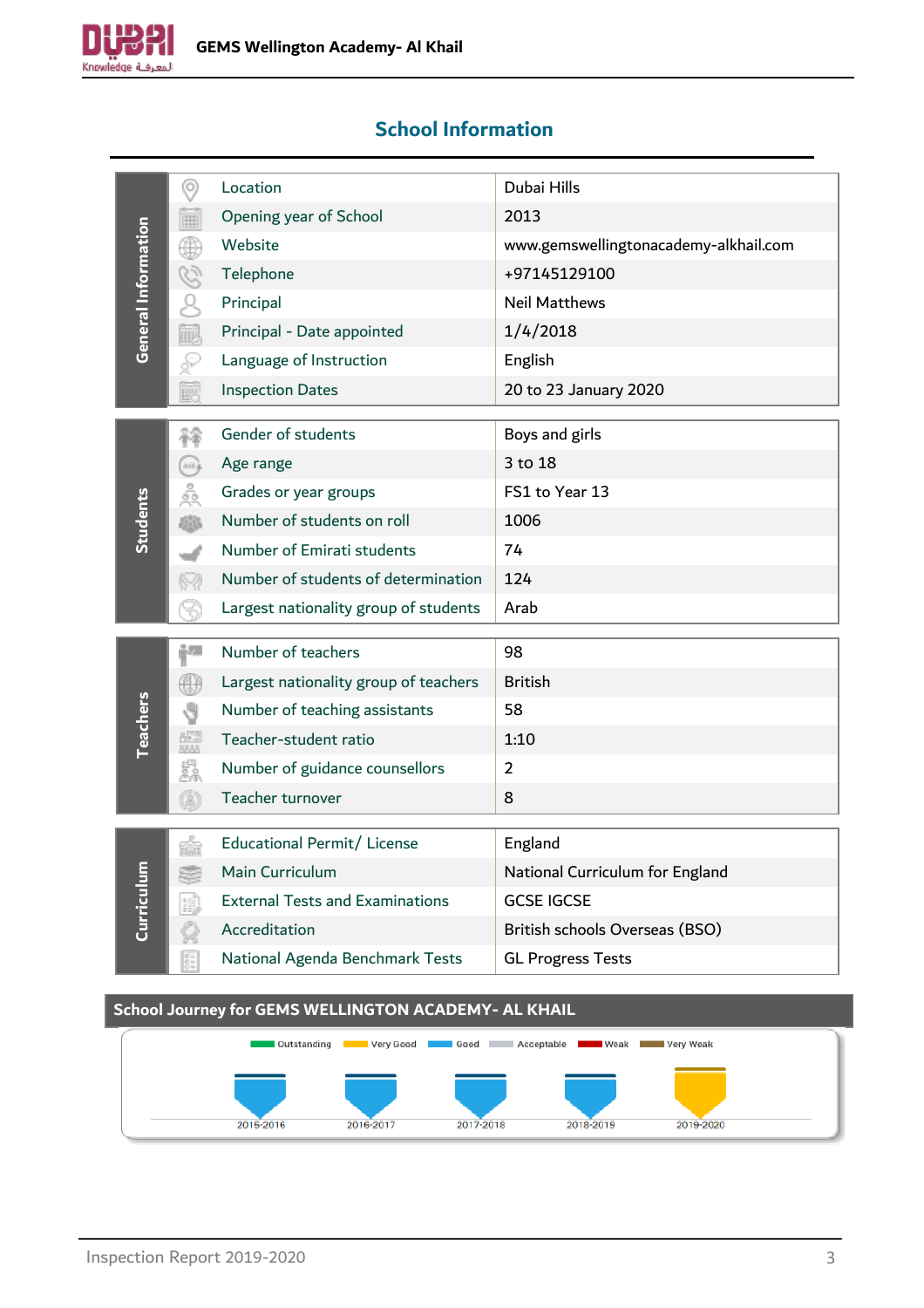

## **Summary of Inspection Findings 2019-2020**

<span id="page-3-0"></span>The overall quality of education provided by the school is **very good**. The section below summarises the inspection findings for students' outcomes, provision and leadership.

• Students very good learning skills make a significant contribution to their improving achievements. Their achievement in English, mathematics and science is very good in most phases. Primary students' achievement is good in Islamic education and Arabic as a first language. **Students Outcomes Students Outcomes** Although secondary students make good progress, their attainment remains acceptable. In Arabic as a second language, students' achievement is acceptable. Post-16 students' achievement is variable across key subjects. • Students' attitudes to work and their exemplary behaviour are strengths of their personal development. Their very good understanding of Islamic values underpins their positive relationships with each other. They show a deep appreciation of the culture of the UAE and of their countries of origin. Students willingly act as volunteers in school and in the community. They care for their school and are keen to explore and initiate projects related to environmental sustainability. • Teachers know their students very well and use this information, together with their strong understanding of the learning process, to plan engaging activities for their students. Key questions are used very effectively by most teachers to develop students' higher order thinking skills. Improving assessment processes are very effective in most subjects, but are not applied consistently to meet the needs of all students in Arabic as an additional language **Provision for learners Provision for learners** • The curriculum is designed and implemented very well to develop students' knowledge, skills and understanding in most subjects. Links between subjects are planned, particularly those relating to developing students' knowledge of UAE culture. Most teachers are very successful in modifying the curriculum to meet the needs of students of different abilities. The welfare of students lies at the heart of the school ethos. Student and staff relationships are exemplary. Effective policies and procedures are in place with regard to child protection. Students are supervised very effectively, including when using school transport. Very good support is provided for students of determination. Systems to promote positive behaviour are highly effective, Older students receive personalised guidance when making choices for life beyond school. • The focused, strategic leadership of senior staff and governors is improving the quality of teaching **Leadership and**  and student outcomes, most notably in English, mathematics and science. Self-evaluation Leadership and management **management** processes are successful in identifying the school's strengths and areas for further development. The school has developed outstanding partnerships with parents. The governing board provides very effective support and acts as a constructive critic for the school. The school is appropriately staffed, and the premises are of a high quality.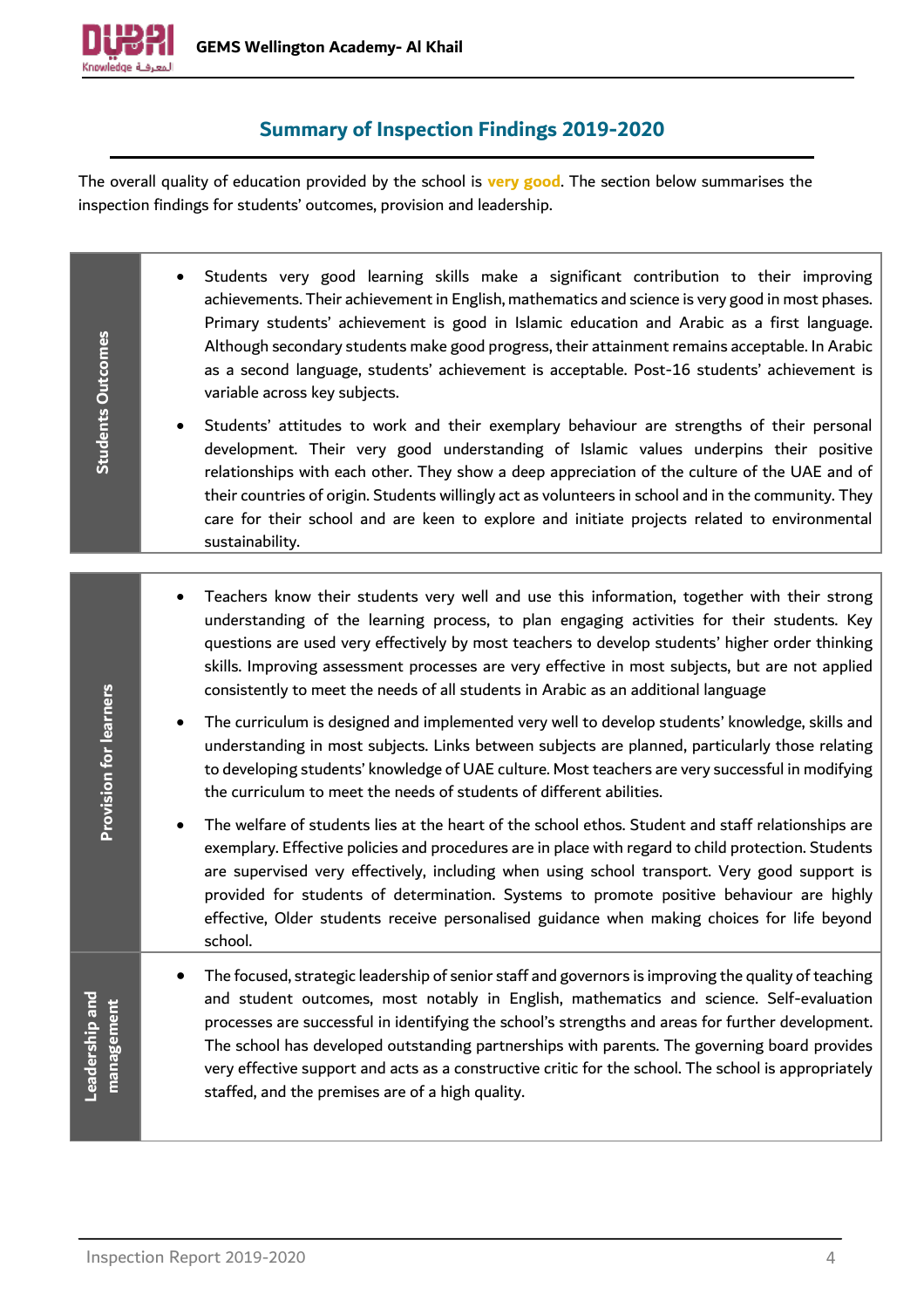

#### **The Best Features of The School:**

- Attainment and progress in English, mathematics and science.
- Students' outstanding attitudes to work and their ability to manage their own behaviour.
- The outstanding care and support for students which contributes to a fully inclusive school.
- The improving systems of self-evaluation and the positive impact on the quality of teaching and student outcomes.
- The outstanding partnerships with parents.

#### **Key Recommendations:**

- Improve students' attainment and progress in Arabic as an additional language by ensuring that all teachers:
	- o possess a secure understanding of the expectations of the curriculum standard and;
	- o know how to teach all four skills at the correct level of challenge to all students.
- Build on the improvements in the quality of teaching and student outcomes by:
	- o ensuring that all leaders and teachers fully understand what constitutes greater depth in learning and how this should be taught and assessed,
	- o expanding the links made between subjects to increase the opportunities for students to apply what they know in unfamiliar situations.
- Ensure that the plans to offer a wider range of vocational curriculum options for post-16 students are fully implemented.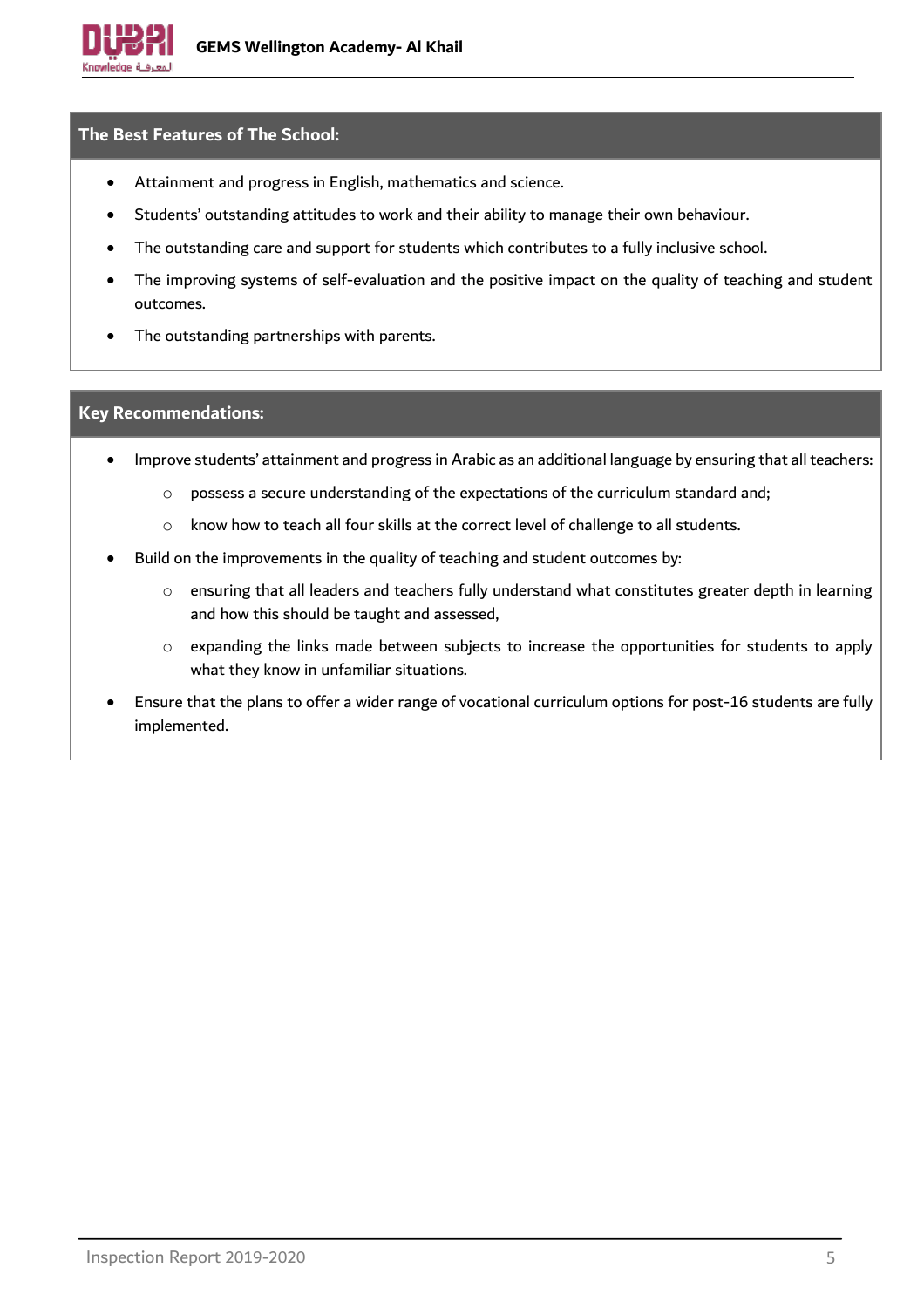<span id="page-5-0"></span>

# **Overall School Performance**

# **Very good**

**1. Students' Achievement**

|                                     |            | <b>Foundation Stage</b> | <b>Primary</b>         | <b>Secondary</b> | <b>Post-16</b> |
|-------------------------------------|------------|-------------------------|------------------------|------------------|----------------|
|                                     | Attainment | Not applicable          | Good 1                 | Acceptable       | Acceptable     |
| Islamic<br>Education                | Progress   | Not applicable          | Good                   | Good             | Acceptable     |
|                                     | Attainment | Not applicable          | Good                   | Acceptable       | Acceptable     |
| Arabic as a<br>First Language       | Progress   | Not applicable          | Good                   | Good             | Acceptable     |
| Arabic as an                        | Attainment | Not applicable          | Acceptable             | Acceptable       | Not applicable |
| Additional<br>Language              | Progress   | Not applicable          | Acceptable             | Acceptable       | Not applicable |
| ABC                                 | Attainment | Very good               | Very good 1            | Very good T      | Good           |
| English                             | Progress   | Very good               | Very good 1            | Very good 1      | Very good 1    |
|                                     | Attainment | Very good               | Very good 1            | Very good        | Good           |
| Mathematics                         | Progress   | Very good               | Very good 1            | Very good        | Very good 1    |
|                                     | Attainment | Very good               | Very good 1            | Very good        | Good           |
| Science                             | Progress   | Very good               | Very good 1            | Very good        | Very good 1    |
| <b>UAE Social</b><br><b>Studies</b> | Attainment |                         | Good                   |                  |                |
|                                     |            | <b>Foundation Stage</b> | <b>Primary</b>         | <b>Secondary</b> | <b>Post-16</b> |
| <b>Learning skills</b>              |            | Very good               | Very good <sup>1</sup> | Very good        | Very good      |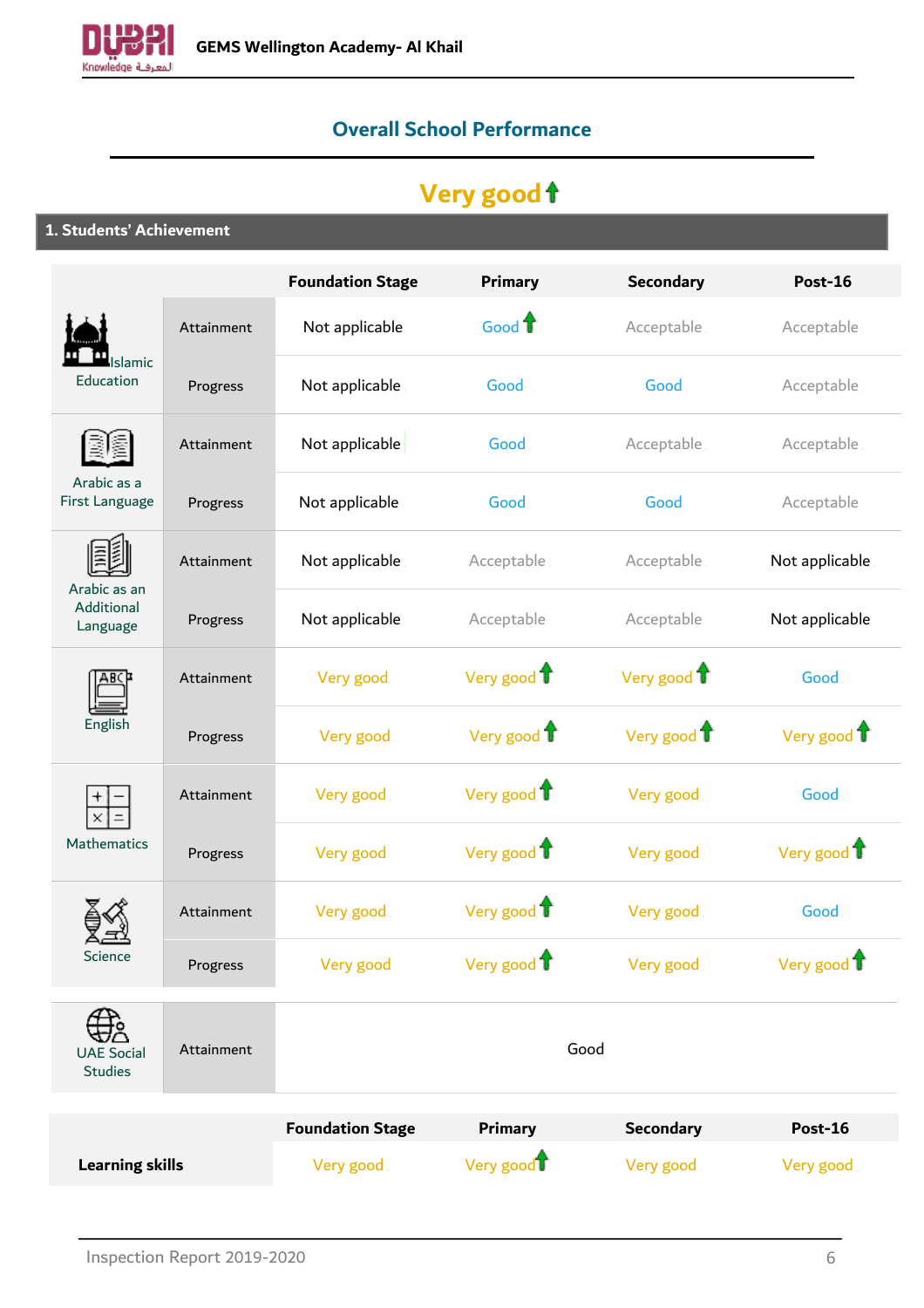

### **2. Students' personal and social development, and their innovation skills**

|                                                                                                 | <b>Foundation Stage</b>  | <b>Primary</b>           | <b>Secondary</b>         | Post-16               |
|-------------------------------------------------------------------------------------------------|--------------------------|--------------------------|--------------------------|-----------------------|
| <b>Personal development</b>                                                                     | Outstanding              | Outstanding <sup>1</sup> | Outstanding <sup>1</sup> | Outstanding           |
| <b>Understanding of Islamic</b><br>values and awareness of<br><b>Emirati and world cultures</b> | Very good                | Very good                | Very good                | Very good             |
| Social responsibility and<br>innovation skills                                                  | Very good                | Very good                | Very good                | Very good             |
| 3. Teaching and assessment                                                                      |                          |                          |                          |                       |
|                                                                                                 | <b>Foundation Stage</b>  | <b>Primary</b>           | <b>Secondary</b>         | Post-16               |
| <b>Teaching for effective learning</b>                                                          | Very good                | Very good I              | Very good I              | Very good             |
| <b>Assessment</b>                                                                               | Very good                | Very good                | Very good                | Very good             |
| 4. Curriculum                                                                                   |                          |                          |                          |                       |
|                                                                                                 | <b>Foundation Stage</b>  | <b>Primary</b>           | <b>Secondary</b>         | Post-16               |
| Curriculum design and<br>implementation                                                         | Very good                | Very good <sup>T</sup>   | Very good $\mathbf T$    | Good                  |
| <b>Curriculum adaptation</b>                                                                    | Very good                | Very good                | Very good                | Very good $\mathbf T$ |
| 5. The protection, care, guidance and support of students                                       |                          |                          |                          |                       |
|                                                                                                 | <b>Foundation Stage</b>  | <b>Primary</b>           | <b>Secondary</b>         | <b>Post-16</b>        |
| Health and safety, including<br>arrangements for child<br>protection/ safeguarding              | Very good                | Very good                | Very good                | Very good             |
| Care and support                                                                                | Outstanding <sup>T</sup> | Outstanding              | Outstanding <sup>T</sup> | Outstanding           |
| 6. Leadership and management                                                                    |                          |                          |                          |                       |
| The effectiveness of leadership                                                                 |                          |                          | Very good                |                       |
| School self-evaluation and improvement planning                                                 |                          |                          | Very good 1              |                       |
| Parents and the community                                                                       |                          |                          | Outstanding <sup>T</sup> |                       |
| Governance                                                                                      |                          |                          | Very good 1              |                       |
| Management, staffing, facilities and resources                                                  |                          |                          | Very good                |                       |

For further information regarding the inspection process, please look at **[UAE School Inspection Framework](https://www.khda.gov.ae/Areas/Administration/Content/FileUploads/Publication/Documents/English/20170112135640_KHDAINSPECTIONFRAMEWORKEN.pdf)**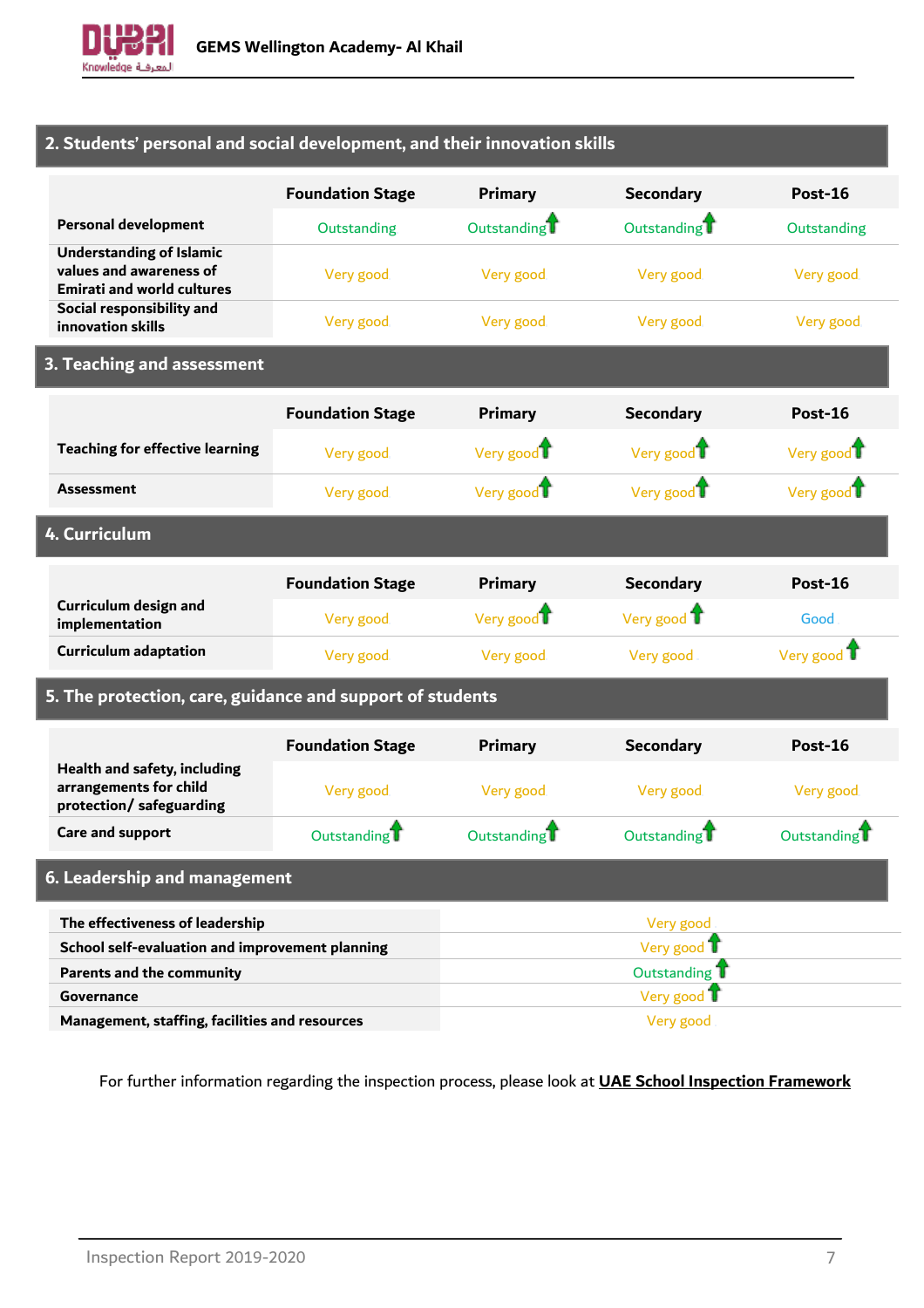

# **National Priorities**

#### <span id="page-7-1"></span><span id="page-7-0"></span>**National Agenda Parameter**



In 2014, H.H. Sheikh Mohammed Bin Rashid Al Maktoum, Vice-President and Prime Minister of the UAE, and Ruler of Dubai, launched the UAE National Agenda 2021. In 2015, KHDA launched the National Agenda Parameter (NAP), which is a method for measuring and monitoring schools' progress towards achieving the UAE National Agenda targets.

The following section focuses on the success of the school in meeting the National Agenda Parameter targets :

The school meets the registration requirements for the National Agenda Parameter.

#### **The school's progression in international assessments is above expectations**

• As a relatively new school, participation in Trends in Mathematics and Science Study (TIMSS) and Programme of International Student assessment (PISA) Based Tests (PBTS) is increasing to the point where the school can begin to measure its progression in international assessments. In benchmark assessments, progression is very good overall and marginally better in English and mathematics than in science. When outcomes in aptitude tests are compared to outcomes in benchmark assessments, science shows most improvement. In all three subjects, the large majority of students exceed their potential, as measured by cognitive ability tests (CAT4).

#### **The impact of leadership is above expectations.**

• The school's leaders are proactive in developing and implementing well-integrated plans for key goals. Assessment information is analysed and interpreted well. Using this information, leaders identify key priorities for improvement in teaching and curricular review, in order to subsequently enhance learning and raise students' achievement. The impact of these improvements is very positive.

#### **The impact on learning meets expectations.**

• Across all key subjects, the development of critical thinking skills are embedded in lessons. These are most effective when teachers encourage and facilitate reflection and discussion among students, through effective questioning and reading opportunities. However, research, analysis and interpretation of information is better in English and science than in other subjects.

#### **Overall, the schools' progression to achieve the UAE National Agenda targets is above**

#### **expectations.**

- Ensure that research, analysis and interpretation of information is integrated into all subjects.
- Ensure that outcomes in TIMSS and PISA assessments are well investigated for ongoing development of content and reasoning skills that improve applications to real life situations.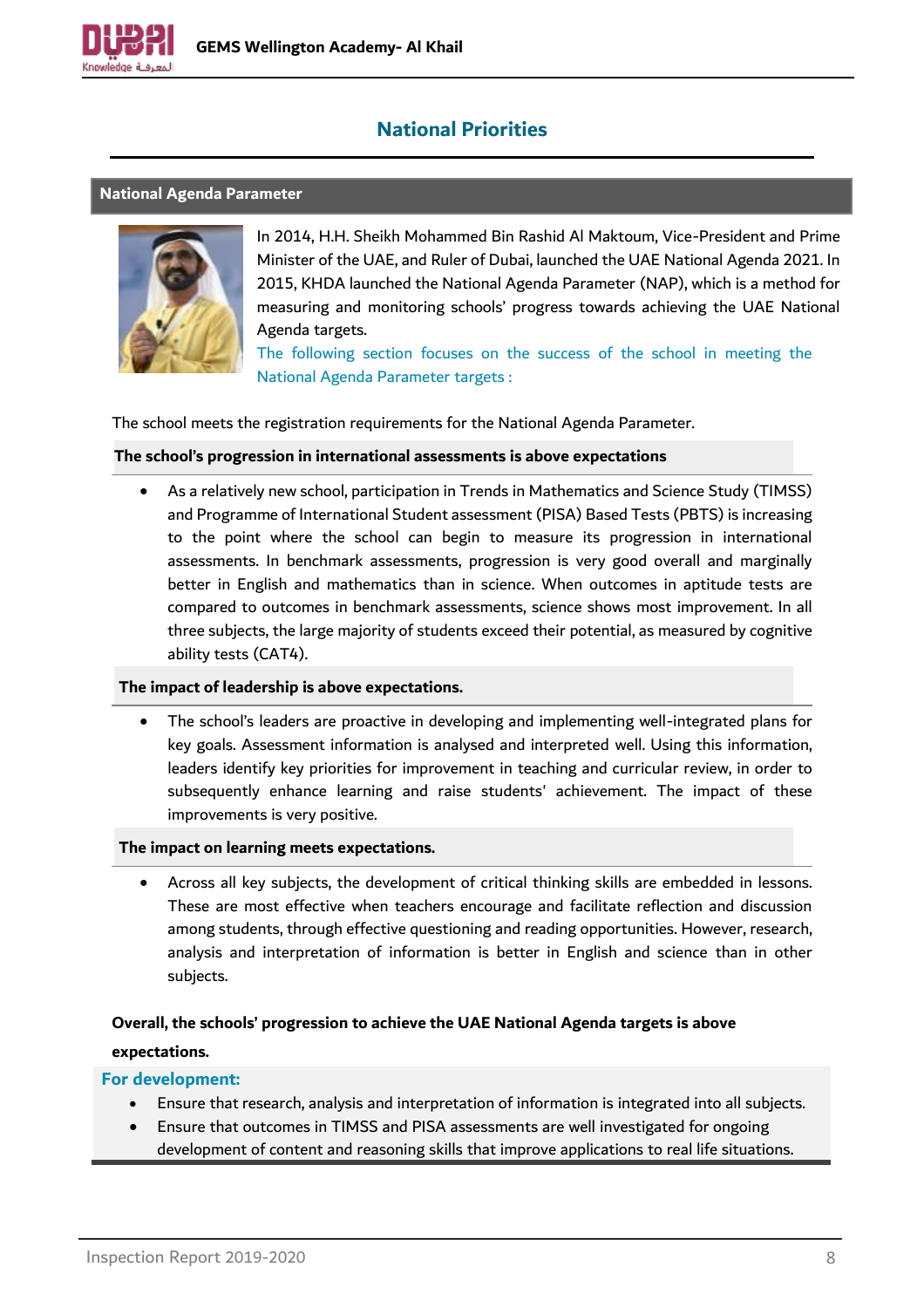

#### <span id="page-8-0"></span>**Moral Education**

- The quality of the taught curriculum is strong It enables learning experiences that facilitate students' use of collaborative learning in developing moral skills through discussion, debate and research. All key concepts and learning objectives of the programme are fully addressed.
- The quality of teaching in moral education is very strong. Teachers use a very wide variety of strategies and plan engaging and motivating learning experiences for their students.
- On a day-to-day basis and towards the end of each topic, teachers assess students' understanding of key concepts. Observation of students' learning is a feature of good practice and anecdotal records are also maintained. Moral education outcomes are reported to parents.

The school's implementation of the moral education programme is **above expectations.**

#### **For Development**

Enable a greater level of in-depth research to take place during lessons including the use of digital devices.

#### <span id="page-8-1"></span>**Reading Across the Curriculum**

- The school implements effective practices improving reading achievement in English. These include the use of standardised assessments and targeted intervention. It has been less successful in improving reading skills in Arabic.
- The library provision is very effective and instrumental in developing avid readers who read for pleasure and information. Teachers are developing students' reading skills very well across the curriculum.
- Students develop fluency and comprehension skills very well, building on the firm foundations established in the Foundation Stage (FS). They develop higher order skills systematically, enabling them to analyse increasingly complex texts critically.
- The school strategy has a very positive effect on improving students' access to challenging reading materials across subjects. Collaboration between English and Arabic departments is in the early stages of implementation.

#### **The school's provision, leading to raised outcomes in reading across the curriculum, is developing.**

- Improve students' reading skills in Arabic by implementing a systematic and structured approach to the teaching of reading, using targeted intervention and by developing the library provision.
- Establish closer collaboration between the English and Arabic departments to improve reading skill development in Arabic.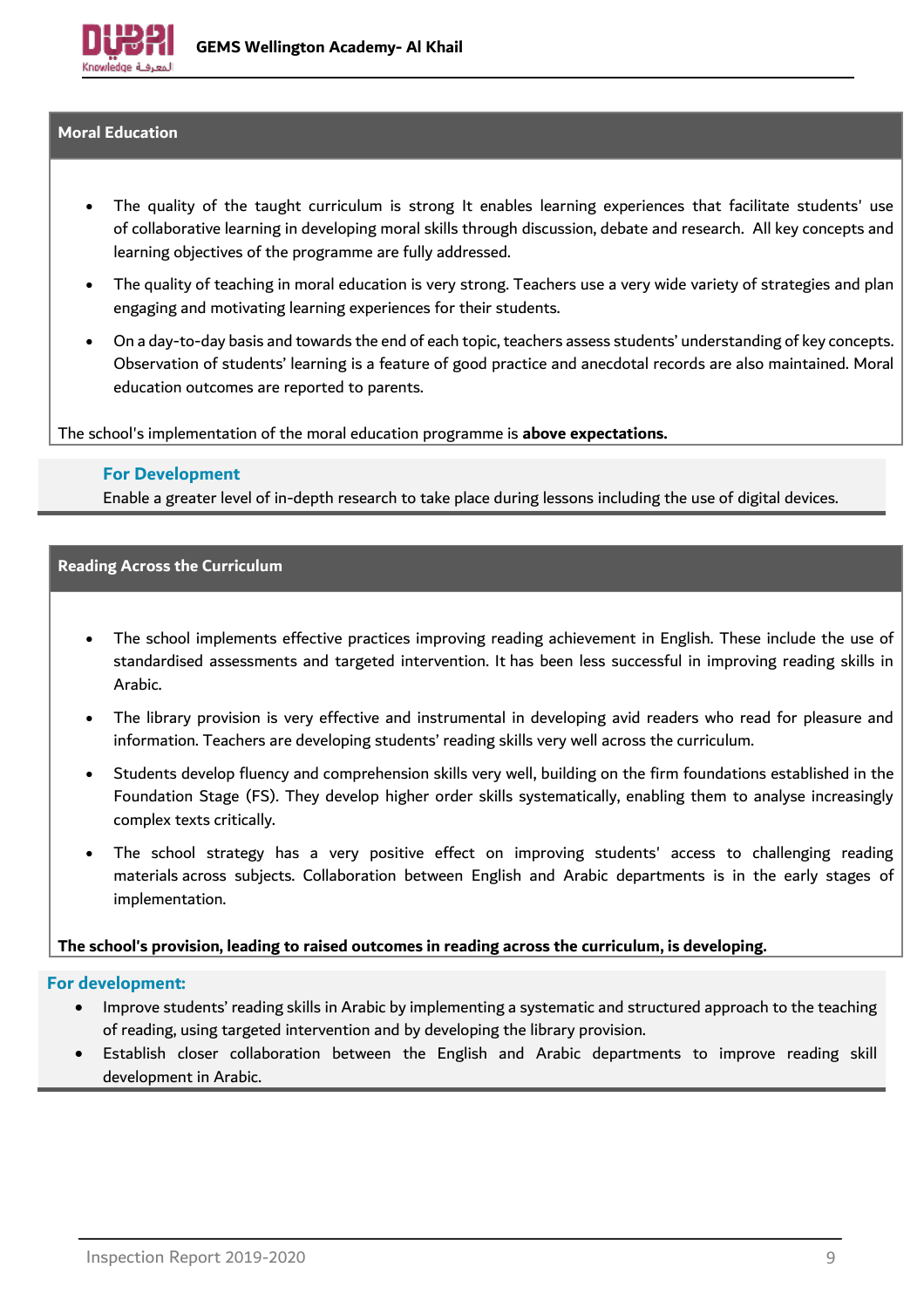

#### <span id="page-9-0"></span>**Innovation**

- In most subjects, students are creative and reflective, independent learners and in many, they begin to show skills in critical thinking. Their use of technology is less consistent.
- Across all phases, students participate in creative projects initiated by themselves, their peers, or by the school itself. These activities promote entrepreneurial spirit, alongside skills in management, leadership, and innovation.
- Many lessons begin with key questions that encourage individuals or groups of students to solve problems and initiate innovative approaches to learning.
- Curricular enrichment and planned activities that link subjects enhance the development of creative skills. There are many examples of innovative practice, such as the Horizons programme.
- School leaders have established a climate where innovative practice flourishes. This is a key element of the school's vision and is fully reflected in the plans for further development.

#### **The school's promotion of a culture of innovation is systematic.**

#### **For development:**

• Increase the opportunities for students to use a range of technologies to enhance their learning.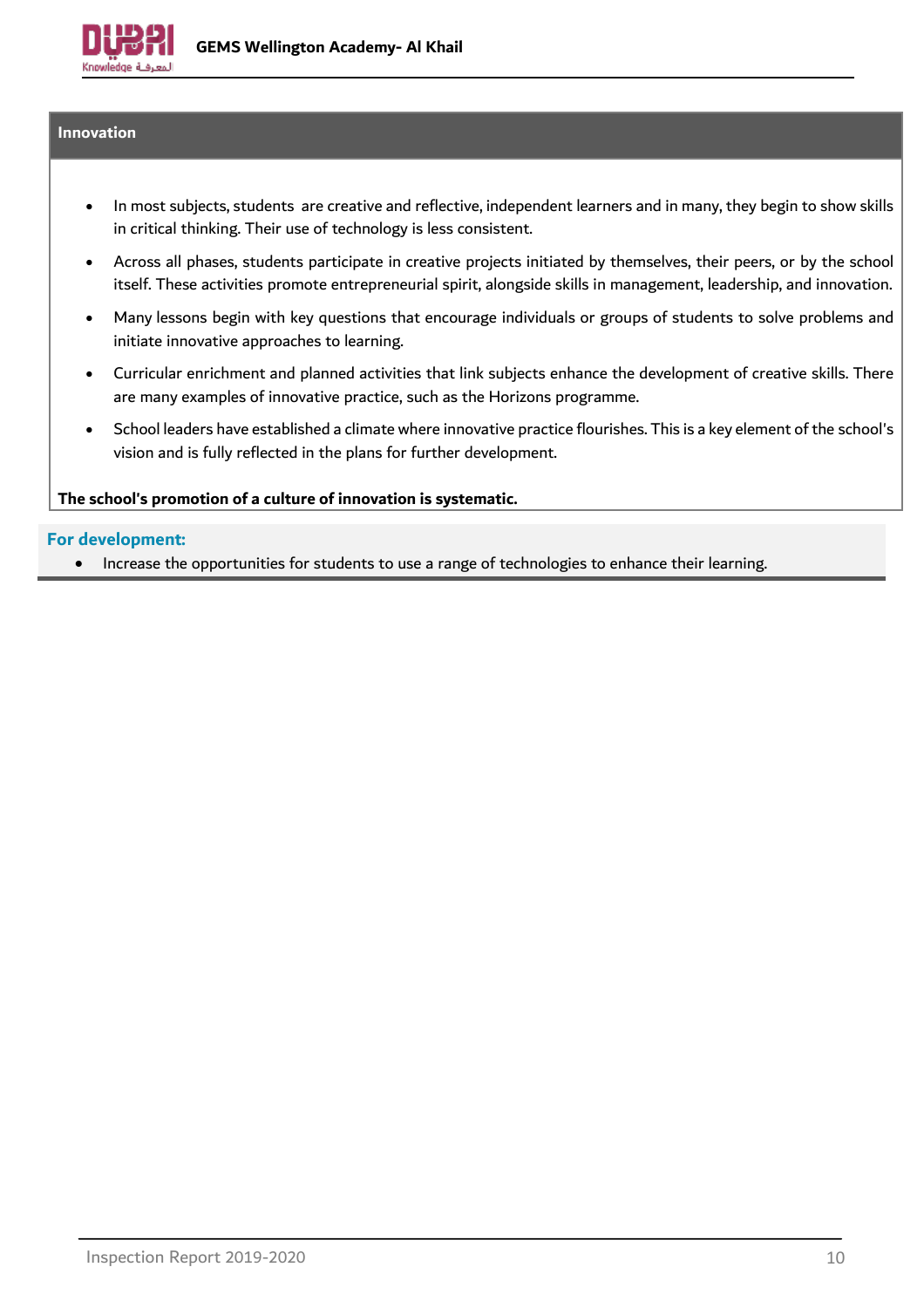

# <span id="page-10-0"></span>**Main Inspection Report**

### **1. Students' Achievement**

#### **Islamic Education**

|            | <b>Foundation Stage</b> | <b>Primary</b>                     | <b>Secondary</b> | Post-16    |
|------------|-------------------------|------------------------------------|------------------|------------|
| Attainment | Not applicable          | Good $\textcolor{red}{\textbf{T}}$ | Acceptable       | Acceptable |
| Progress   | Not applicable          | Good                               | Good             | Acceptable |

- Internal assessment information indicates that students' attainment is above expected standards in all phases. This is an accurate reflection of students' work in primary classes especially with regard to the Pillars of Islam and Seerah concepts. Students' knowledge, skills and understanding are not as observably well-developed in the secondary and post-16 phases.
- In all phases, students can discuss Islamic rules in depth. Although the majority of students are making significant progress in knowledge and understanding, this is less evident with regard to Seerah and the principles of Islam in secondary and post-16 classes.
- Students in Secondary and Post-16 are beginning to improve their recitation skills. They can refer to the Holy Qur'an and Hadeeth when debating Islamic laws and applying their research and life application skills.

#### **For Development:**

• Improve students' knowledge in Seerah and the principles of Islam, especially in Secondary and Post-16.

|            | <b>Foundation Stage</b> | Primary | <b>Secondary</b> | Post-16    |
|------------|-------------------------|---------|------------------|------------|
| Attainment | Not applicable          | Good    | Acceptable       | Acceptable |
| Progress   | Not applicable          | Good    | Good             | Acceptable |

#### **Arabic as a First Language**

- The language skills of primary students are better than secondary and post-16 students relative to their age. This is due to a better integration of teaching across the four language skills in each lesson in the primary phase.
- Students across the three phases possess stronger skills in listening than in speaking. They are able to read and comprehend different texts. However, their critical analysis of literature remains underdeveloped, and this adversely affects the quality and depth of their writing.
- The library has been enriched with new titles and reading books. However, these resources are not fully utilised or integrated into the daily routine of students' language learning and are, therefore, not having a sufficiently positive impact on students' outcomes.

#### **For development:**

• Develop a robust plan to promote reading while closely monitoring its impact on students' overall language development.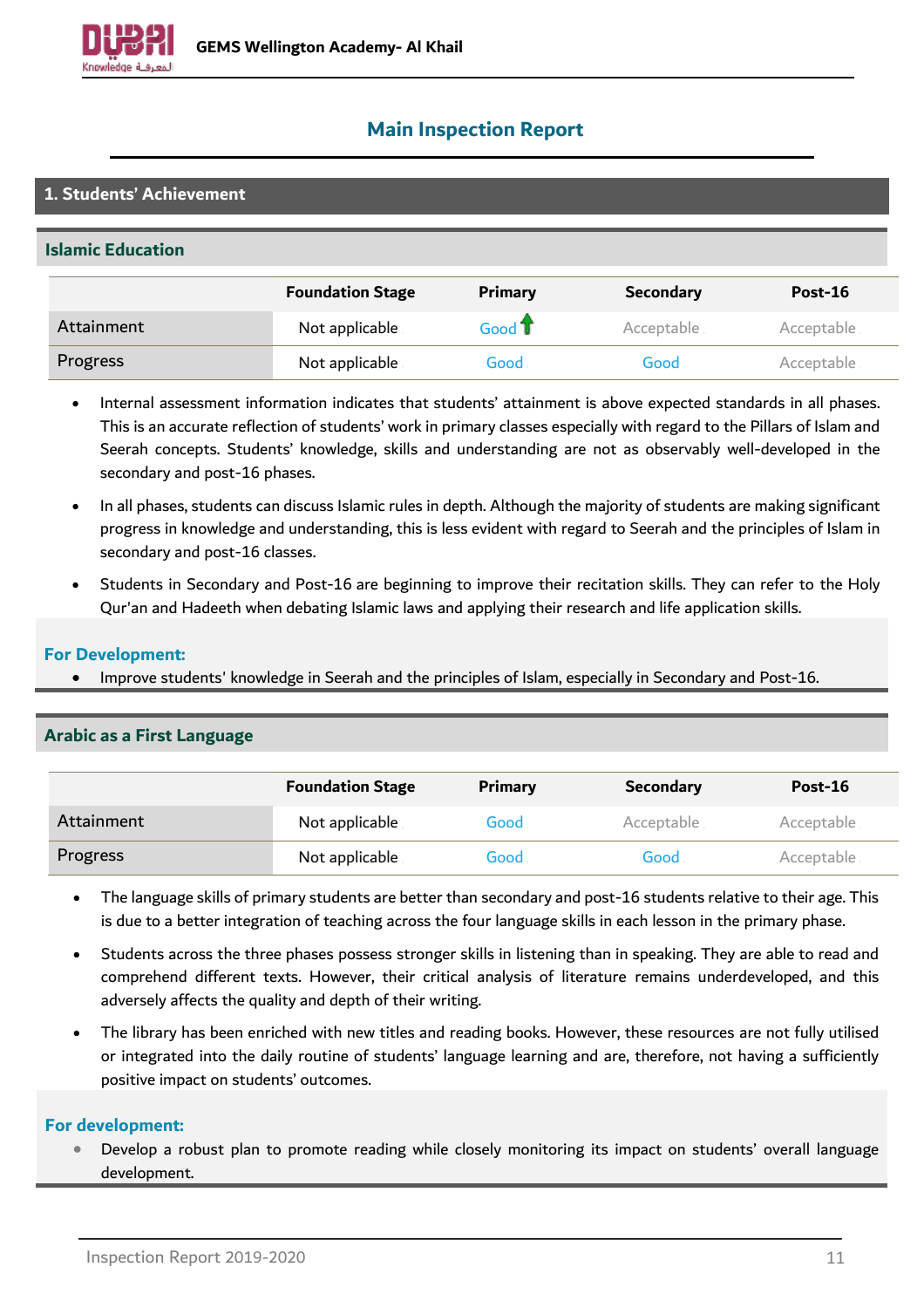

#### **Arabic as an Additional Language**

|            | <b>Foundation Stage</b> | Primary    | <b>Secondary</b> | Post-16        |
|------------|-------------------------|------------|------------------|----------------|
| Attainment | Not applicable          | Acceptable | Acceptable       | Not applicable |
| Progress   | Not applicable          | Acceptable | Acceptable       | Not applicable |

- Most students' attainment levels, in both phases, are within expected curriculum standards. Reading for understanding and writing are the weakest skills.
- Students' vocabulary is developing. However, their ability to utilise this vocabulary in real situations remains underdeveloped. Students can read familiar words, but find it challenging to understand basic language instructions.
- Assessment and lesson planning is improving and more aligned with practice in other key subjects. However, students are still not provided with sufficient challenge to ensure their language development matches curriculum standards for their relevant years of study in Arabic.

#### **For development:**

- Develop and implement strategies to promote vocabulary retention.
- Provide students with real life opportunities to apply what they have learnt in different speaking and writing assignments.

#### **English**

|            | <b>Foundation Stage</b> | <b>Primary</b>        | <b>Secondary</b>      | Post-16               |
|------------|-------------------------|-----------------------|-----------------------|-----------------------|
| Attainment | Very good.              | Very good $\mathbf T$ | Very good $\mathbf T$ | Good                  |
| Progress   | Very good               | Very good $\mathbf T$ | Very good $\mathbf T$ | Very good $\mathbf T$ |

- Attainment relative to curriculum expectations post-16 phase lags behind other phases. Across all phases, in all language skills, students make very good progress, although the development of writing skills is stronger in Secondary and Post-16 than in Primary.
- In the FS, children develop listening and speaking skills rapidly and build strong foundations in early literacy. A few students in all phases lack confidence in writing fluently. The large majority of students develop speaking skills very well, and in the secondary and post-16 phases they use sophisticated language and express their viewpoints clearly and confidently.
- In reading, fluency and comprehension skills in all phases are improving through targeted intervention and the provision of suitably graded materials. Secondary students' skills in applying correct grammar and spelling in their writing are improving across subjects.

#### **For development:**

• Improve students' writing skills in the primary phase, by targeting intervention for those writing below the expected level and increasing opportunities for all students to write more in lessons.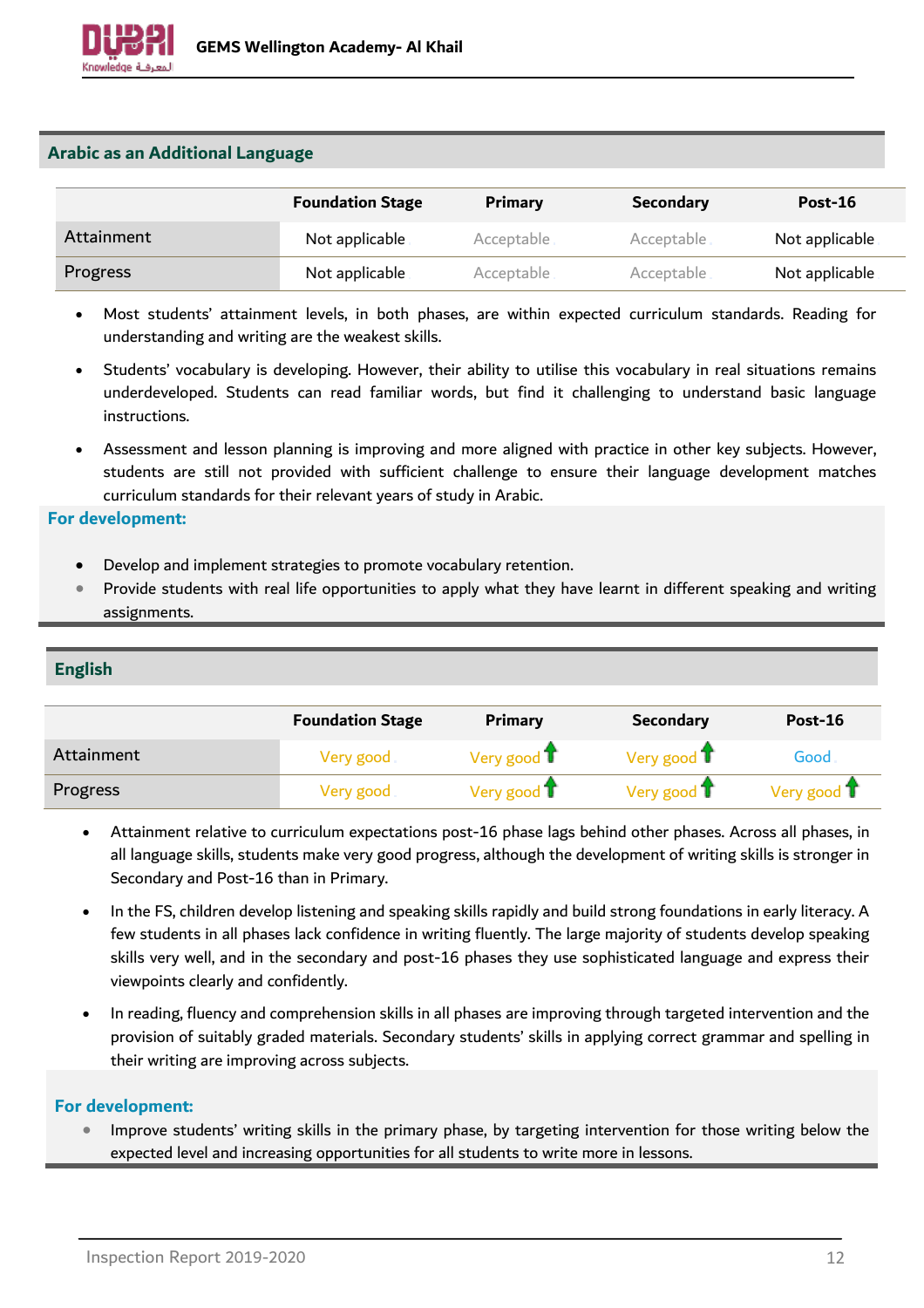

#### **Mathematics**

|            | <b>Foundation Stage</b> | Primary               | <b>Secondary</b> | Post-16               |
|------------|-------------------------|-----------------------|------------------|-----------------------|
| Attainment | Very good               | Very good $\mathbf T$ | Very good        | Good                  |
| Progress   | Very good               | Very good $\mathbf T$ | Very good.       | Very good $\mathbf T$ |

- Although student progress is equally very good in all phases, only a majority of post-16 students reach standards above those expected.
- In the FS, children have a well-developed understanding of number and shape. Primary students have improved number fluency. Their ability to understand and accurately solve word problems is strong. These skills are mirrored in the secondary and post-16 phases, where students use algebraic expressions accurately to solve problems in shape, measure and geometry.
- Overall, the large majority of students have better than expected understanding of key mathematical terms and concepts, leading to secure knowledge. Occasionally, some students struggle to apply their learning to real-life mathematical problems.

#### **For development:**

• Ensure that real-life applications of mathematical concepts are more central in lessons for even better understanding of the relevance of mathematics to students' life experiences.

#### **Science**

|            | <b>Foundation Stage</b> | <b>Primary</b>        | <b>Secondary</b> | <b>Post-16</b>        |
|------------|-------------------------|-----------------------|------------------|-----------------------|
| Attainment | Very good               | Very good $\mathbf T$ | Very good        | Good                  |
| Progress   | Very good               | Very good $\mathbf T$ | Very good        | Very good $\mathbf T$ |

- Students throughout the FS, Primary and Secondary have a very good understanding of the main areas of science. In the post-16 phase, students with a wide range of ability follow A level courses, and their levels of knowledge and understanding are mainly secure, with many students performing very well. Public examination results are very good overall.
- Scientific investigation skills are very strong. The large majority of students express their understanding extremely clearly, and the most able students explain complex scientific ideas accurately. Students collect, analyse and interpret data from investigations well. Occasionally, students do not explain their understanding in sufficient depth.
- In Primary, teachers' expectations are improving and work is increasingly challenging. Teachers' understanding of the required standards are improving, so that lessons are closely matched to what students should be learning and in line with age-related expectations.

#### **For development:**

• Improve students' ability to discuss and extend their depth of understanding.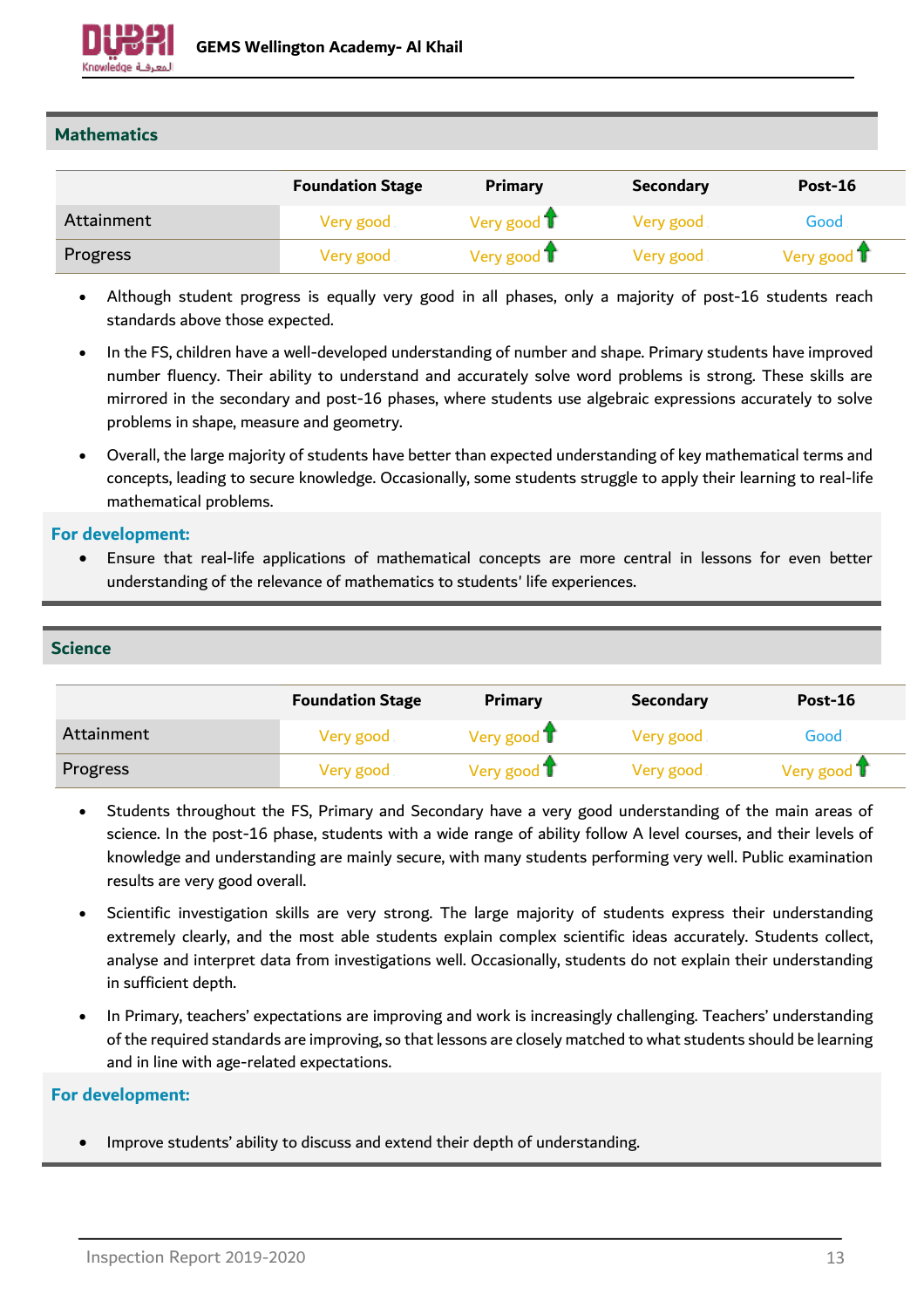

#### **UAE Social Studies**

|            | All phases |
|------------|------------|
| Attainment | Good       |

- As a result of effective teaching and assessment, the majority of students in Primary and Secondary demonstrate a deep understanding of UAE social studies at a level that is above Ministry of Education (MoE) standards in history, geography and national education.
- Supported by their strong literacy skills, students in the primary phase can read maps and explain the concept of conservation. in Secondary, they discuss global warming issues, using secure research and life application skills.
- Students can carry out basic research and create mind maps, reflecting a balanced curriculum that enhances their knowledge and skills. At times, students are not able to distinguish fact and opinion within the texts they read.

#### **For development:**

• Ensure that students develop the ability to distinguish between fact and opinion.

#### **Learning Skills**

|                 | <b>Foundation Stage</b> | <b>Primary</b>        | <b>Secondary</b> | Post-16   |
|-----------------|-------------------------|-----------------------|------------------|-----------|
| Learning skills | Very good               | Very good $\mathbf T$ | Very good        | Very good |

- Students enjoy and take responsibility for their learning. They explain what they learn accurately and confidently, using the correct terminology. Usually, they relate what they learn to life in the UAE and wider world. They use these skills very effectively in Islamic education but less so in Arabic lessons.
- Students' critical thinking and their ability to collect and analyse information are developing rapidly. They regularly discuss what they are learning, and this contributes to the depth and breadth of their understanding and knowledge. On many occasions, they initiate their own investigations.
- Since the last inspection students' independent learning skills, particularly their research skills, are developing well in most subjects, although they do not always make use of learning technologies in their research.

#### **For development:**

• Ensure that students consistently make effective use of learning technologies for their research.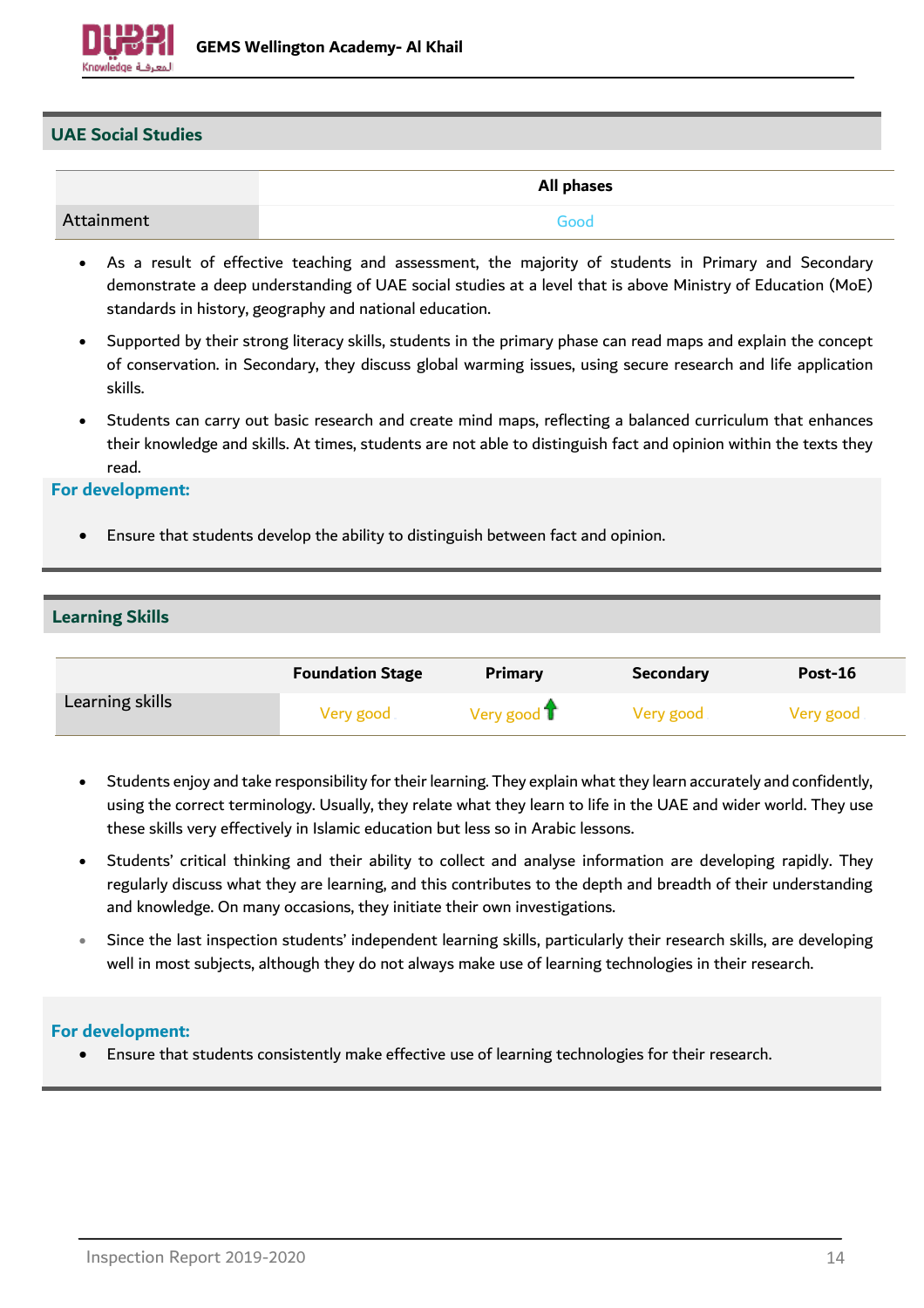| 2. Students' personal and social development, and their innovation skills |                         |                          |                          |             |
|---------------------------------------------------------------------------|-------------------------|--------------------------|--------------------------|-------------|
|                                                                           | <b>Foundation Stage</b> | Primary                  | Secondary                | Post-16     |
| Personal development                                                      | <b>Outstanding</b>      | Outstanding <sup>1</sup> | Outstanding <sup>1</sup> | Outstanding |

- Across all phases, students demonstrate extremely positive attitudes to school. They are selfreliant, resilient, respectful and polite. Students work well in collaboration, offering support and showing empathy for the needs of their peers.
- Behaviour is consistently exemplary during classes and around the school. Students are selfdisciplined and courteous towards adults and other students. The students and staff share a very strong relationship based on mutual respect. Students take the lead in developing their school.
- Across all phases, there is an excellent awareness and commitment to following healthy lifestyles. Students are very enthusiastic and consequently, frequently make sensible choices in relation to eating and taking regular exercise.

|                                                                                   | <b>Foundation Stage</b> | <b>Primary</b> | <b>Secondary</b> | Post-16   |
|-----------------------------------------------------------------------------------|-------------------------|----------------|------------------|-----------|
| Understanding of Islamic<br>values and awareness of<br>Emirati and world cultures | Very good               | Very good      | Very good        | Very good |

- Almost all students demonstrate a high level of respect and appreciation of Islamic values and key elements of UAE culture. They are fully engaged in celebrating national and international events in lessons and school activities.
- Across the school, students from a wide range of cultural backgrounds, possess a deep knowledge of their own heritage. The school does not offer sufficient opportunities for them to share their traditions and to then gain a better understanding of each other.
- Students respond positively to the curriculum in Arabic, Islamic education, social studies and moral education, which is very effective in developing their understanding of diversity and tolerance.

|                                                | <b>Foundation Stage</b> | <b>Primary</b> | <b>Secondary</b> | $Post-16$ |
|------------------------------------------------|-------------------------|----------------|------------------|-----------|
| Social responsibility and<br>innovation skills | Very good               | Very good      | Very good        | Very good |

- Throughout the school, students are responsible for and contribute actively to the community around them. They show care and consideration for others and demonstrate active citizenship, volunteering in several school and local initiatives or pursuing their own suggested initiatives.
- From the FS upwards, students demonstrate a very positive work ethic. They are highly resourceful, innovative, and creative. Student voice is evident through the students' council and students' surveys, enabling them to develop their leadership, management, and communication skills.
- Conservation and sustainability feature strongly across the school. Avid collection of recyclable plastic bottles, and the hydroponic initiative demonstrate students' depth of understanding of environmental issues and their determination to make a difference.

- Enhance and build on students' understanding of each other by sharing traditions, knowledge and experience.
- Expand student entrepreneurial initiatives and ensure their significant social benefits.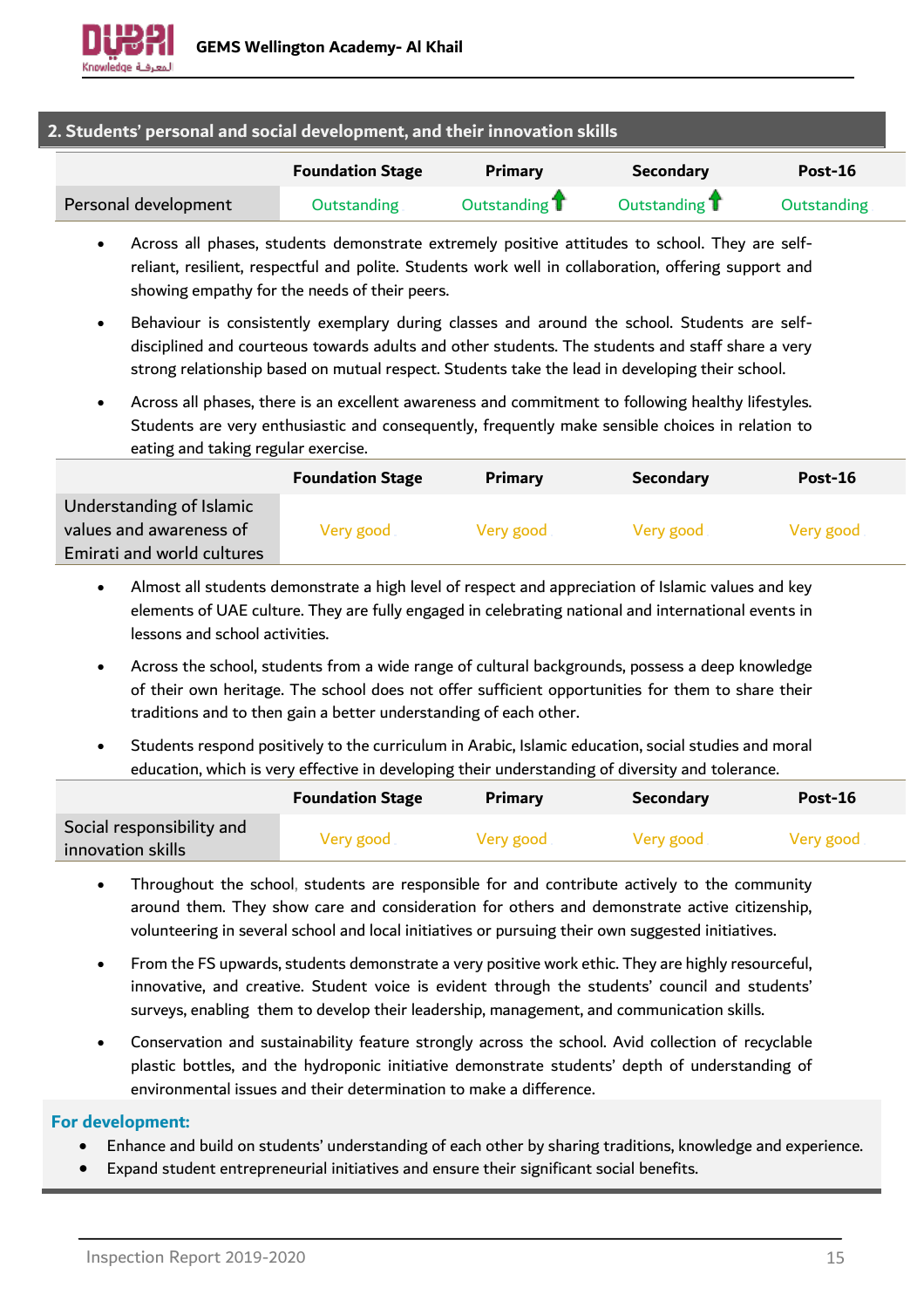

#### **3. Teaching and assessment**

|                                    | <b>Foundation Stage</b> | Primary               | <b>Secondary</b>      | $Post-16$             |
|------------------------------------|-------------------------|-----------------------|-----------------------|-----------------------|
| Teaching for effective<br>learning | Very good               | Very good $\mathbf T$ | Very good $\mathbf T$ | Very good $\mathbf T$ |

- Across the school, teaching is closely matched to students' learning needs. Lessons start with probing questions that promote students' imagination, involve close collaboration and encourage innovative approaches to learning. Teachers are well organised and provide a wide range of resources to successfully capture students' interest and enthusiasm.
- Highly effective questioning encourages discussion that promotes independent thinking. Teachers provide many opportunities for students to develop critical thinking skills through finding and analysing information. This is effective in promoting very good understanding.
- Teachers are improving their understanding of the standards students are expected to reach for their age and this ensures that lessons are planned appropriately. Some teachers' understanding of what constitutes greater depth in learning is not strong.

|            | <b>Foundation Stage</b> | Primary               | <b>Secondary</b>      | Post-16               |
|------------|-------------------------|-----------------------|-----------------------|-----------------------|
| Assessment | Very good               | Very good $\mathbf T$ | Very good $\mathbf T$ | Very good $\mathbf T$ |

- As a result of a proactive response to the previous inspection report, the school is narrowing the gap between internal and external assessment information. Assessment information is now accurately analysed and used well to improve teaching and for the purposes of curriculum modification.
- Systems for tracking the progress of students are very well developed and effective monitoring, evaluation and reporting support improved achievement for most groups of students.
- Teachers and school leaders know their students very well and use assessment information to plan better individual support and challenge. Students possess a developing knowledge of their strengths and areas for improvement. There are inconsistencies in teachers' approaches to written feedback in students' workbooks.

- Provide teachers with appropriate training to develop their understanding of how to plan and deliver activities that deepen students' knowledge and understanding.
- Improve consistency in monitoring and marking of students' workbooks for improved feedback in line with the school's assessment and feedback for success policies.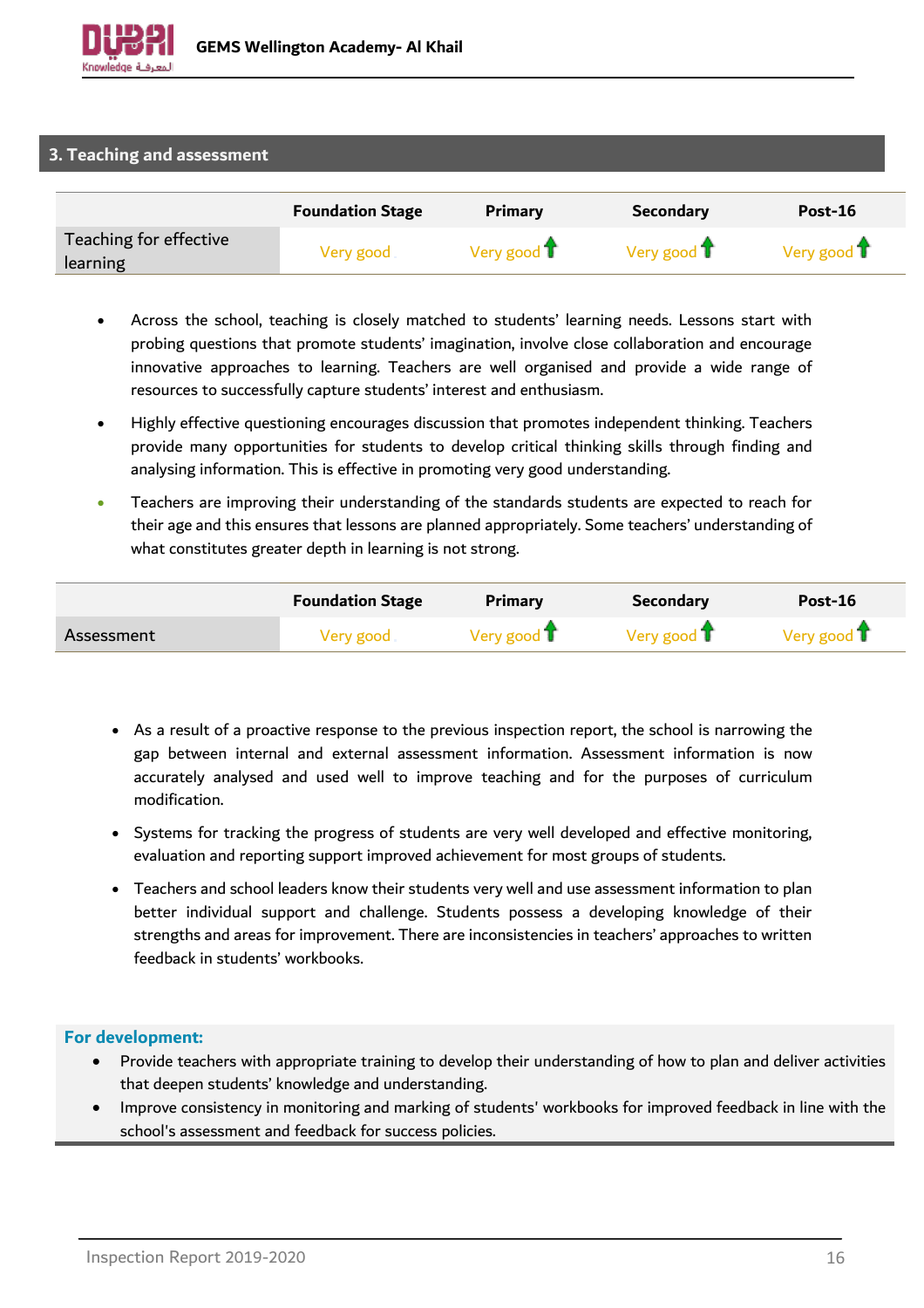

#### **4. Curriculum**

|                                         | <b>Foundation Stage</b> | <b>Primary</b>        | <b>Secondary</b>      | Post-16 |
|-----------------------------------------|-------------------------|-----------------------|-----------------------|---------|
| Curriculum design and<br>implementation | Very good               | Very good $\mathbf T$ | Very good $\mathbf T$ | Good    |

- The school provides a distinctive and inspiring curriculum that is clearly evident in the FS, Primary and Secondary. It is very successful in motivating and engaging students' interests. The curriculum does not cater well enough for the range of students' abilities and interests in the post-16 phase.
- The FS curriculum is very successful in providing personalised learning that enables children to flourish and develop a wide range of skills, including outstanding personal development. Thoughtful and imaginative planning ensures challenge, continuity and progression in learning across year groups and at transition points.
- The school is partially meeting the area identified for improvement made at the previous inspection regarding the need to ensure that Arabic is taught and learned to the required curriculum standards. Plans to extend the range of subject options at post-16 are in place but not implemented.

|                       | <b>Foundation Stage</b> | Primary   | <b>Secondary</b> | Post-16               |
|-----------------------|-------------------------|-----------|------------------|-----------------------|
| Curriculum adaptation | Very good               | Very good | Very good        | Very good $\mathbf T$ |

- Adaptation of the curriculum is very effective and meets the academic and personal needs of almost all students. Modifications are well applied and in some subjects, these ensure improved progress for many students of determination.
- The curriculum is adapted to engage students. Across all phases the learning environment is very imaginative and learning areas provide opportunities for creative and innovative work. There is a broad range of activities available to students outside normal lessons.
- There are relevant learning experiences to enable all students to develop a knowledge and appreciation of the heritage of the UAE, including through a well-established social studies curriculum. Emirati culture is discussed and supported through a range of artefacts and displays.
- In FS2 children are taught Arabic as a first and second language for 30 minutes, twice per week.

- Implement the plans to extend the range of subject options in the post-16 phase.
- Ensure greater consistency in curriculum adaptation to meet the needs of all students in all subjects.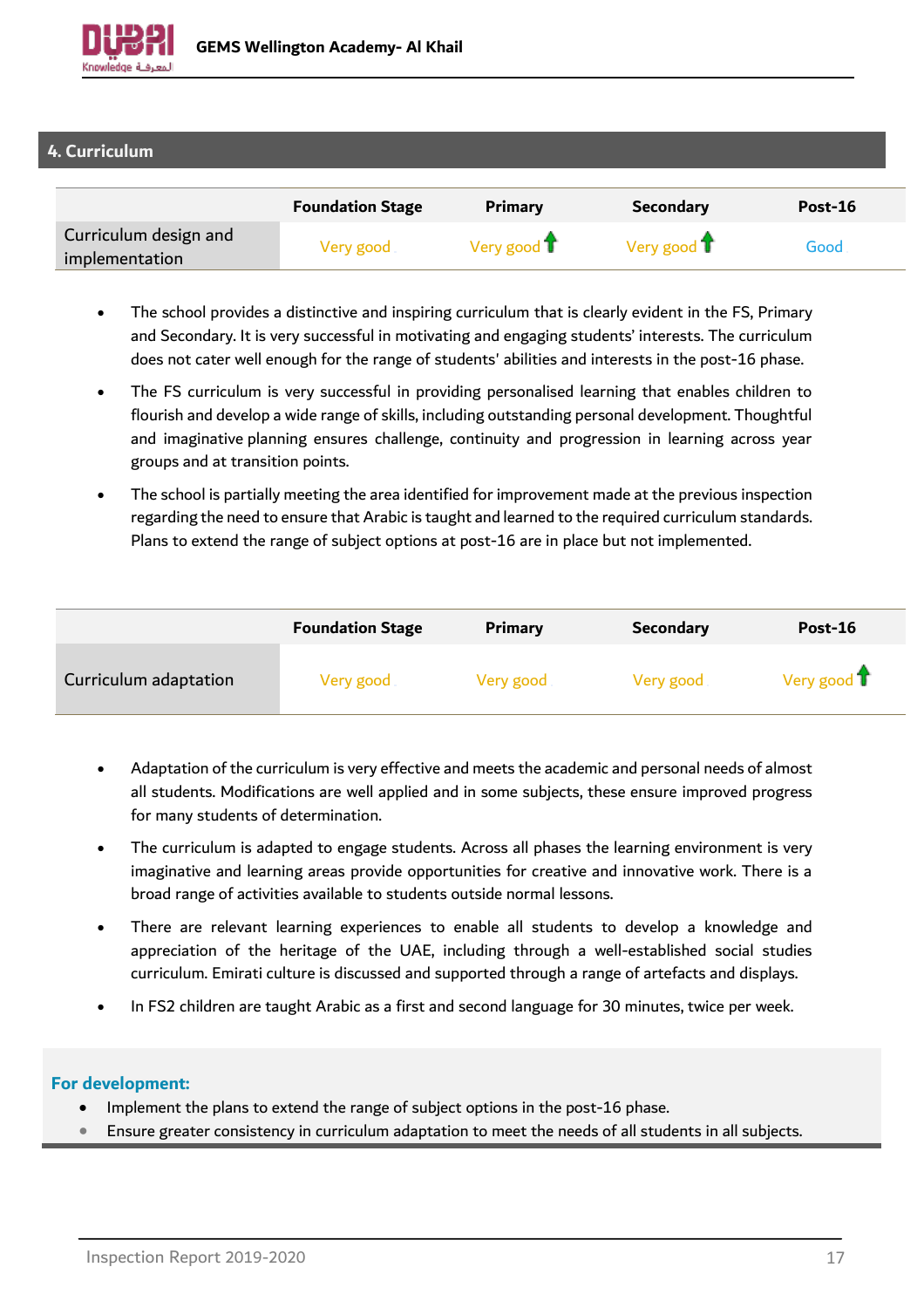

#### **5. The protection, care, guidance and support of students**

|                                                                                        | <b>Foundation Stage</b> | Primary   | <b>Secondary</b> | Post-16   |
|----------------------------------------------------------------------------------------|-------------------------|-----------|------------------|-----------|
| Health and safety,<br>including arrangements for<br>child protection /<br>safeguarding | Very good               | Very good | Very good        | Very good |

- The school implements rigorous procedures for safeguarding students. All teaching and ancillary staff are trained in child protection procedures. Measures are taken to ensure that students are protected from all forms of abuse. Supervision is effective, both on the school premises and on school transport.
- Buildings and equipment are maintained to a very high standard. Although, safety checks of the premises and grounds are carried out daily by the maintenance staff, there is not a culture whereby all staff taking responsibility for ensuring that safety systems are fully implemented. Comprehensive records are maintained in respect of incidents, accidents and follow up actions.
- The school clinic is staffed with qualified medical personnel. The school's promotion of healthy living is very effective.

|                  | <b>Foundation Stage</b> | Primary       | <b>Secondary</b> | <b>Post-16</b>           |
|------------------|-------------------------|---------------|------------------|--------------------------|
| Care and support | Outstanding T           | Outstanding T | Outstanding T    | Outstanding <sup>1</sup> |

- Staff have developed highly positive relationships with all students and they in turn develop respect and courtesy. Attendance is monitored closely with good levels of punctuality being noted in most, but not all phases.
- Procedures for identifying students of determination are very good. The school uses a wide range of assessments. Targets for improvement are focused with the modifications and adaptations suited to each student. The result is very good academic and pastoral progress.
- Assessment procedures are very well developed to identify students with gifts and talents. Students' well-being and pastoral guidance is a strong element of school provision. Guidance on subject choices is provided from year 10 together with newly established university entrance advice for post-16 students.

#### **For development:**

• Develop a culture of health and safety where every member of staff takes full responsibility for ensuring the policies, procedures and safety systems are fully implemented.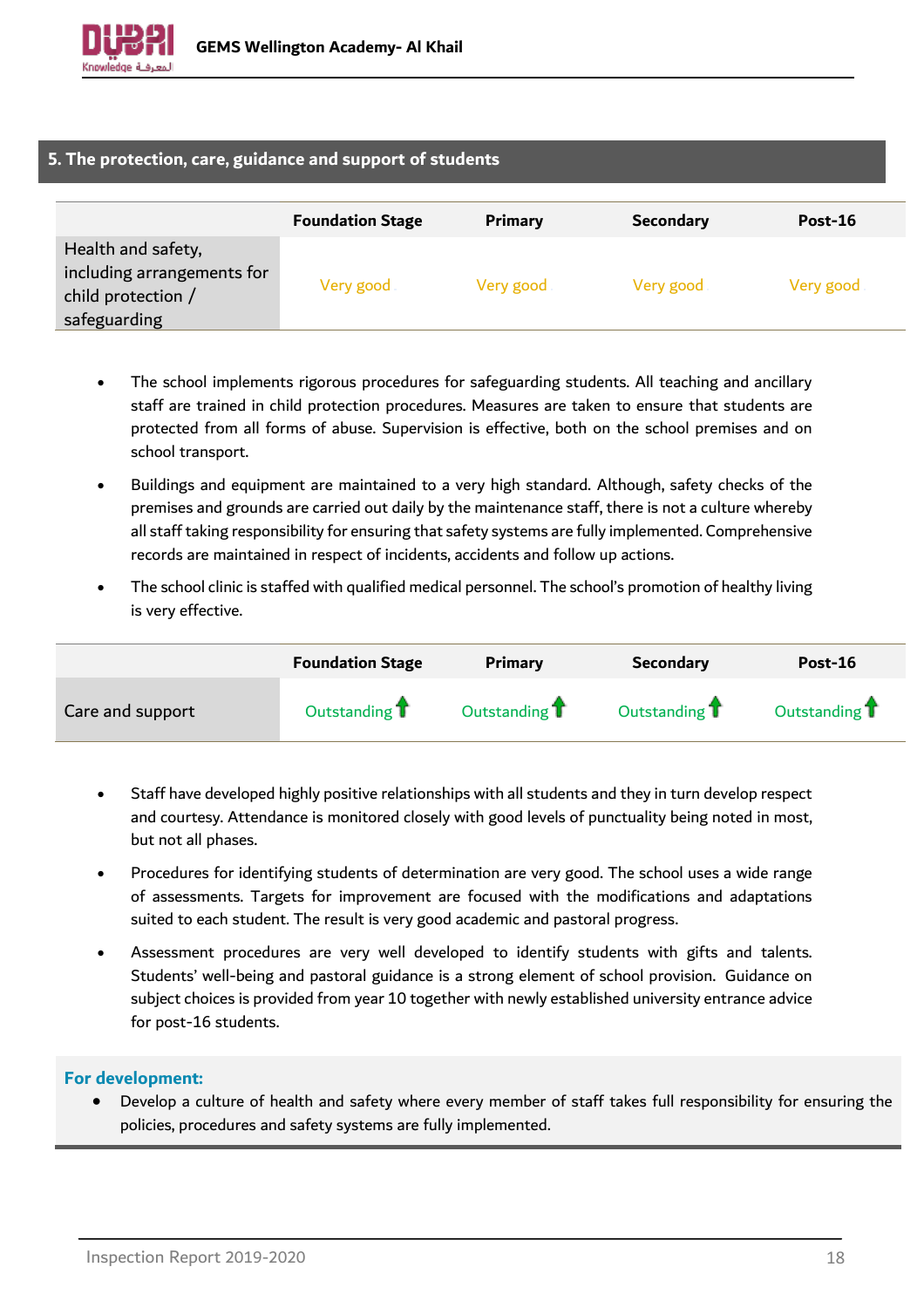

#### **Inclusion of students of determination**

Provision and outcomes for students of determination  $V$ ery good  $\mathbf T$ 

- This highly inclusive school is led with commitment and energy by the inclusion champion and governor. The inclusive education improvement plan has resulted in very positive developments in provision. The department maintains a very high profile in the school.
- The department focuses upon early and accurate identification of students' needs. The individual education plans, which guide provision, are of a high quality, with input from teachers, parents and the students. The result is that skilfully applied interventions are in place.
- Parents are very pleased with the communication systems that the school has established. They can make contact and visit at any time because the department is open to their involvement. The impact of this is that there is high quality teamwork to support each student.
- There is close alignment between the key identified barrier to learning of each student of determination and the support and modifications needed to overcome them. However, these plans are not always effectively implemented by all teachers. The team of inclusion teachers and learning assistants provide skilled support.
- Very good levels of care, guidance and support are in place, and many assessment tools are skilfully applied. Consequently, the large majority of students of determination show emotional resilience as they tackle increasingly difficult challenges and make very good levels of academic and personal growth.

#### **For development:**

• Monitor all lessons closely and regularly to ensure that students of determination are consistently well supported, and modifications always match their needs.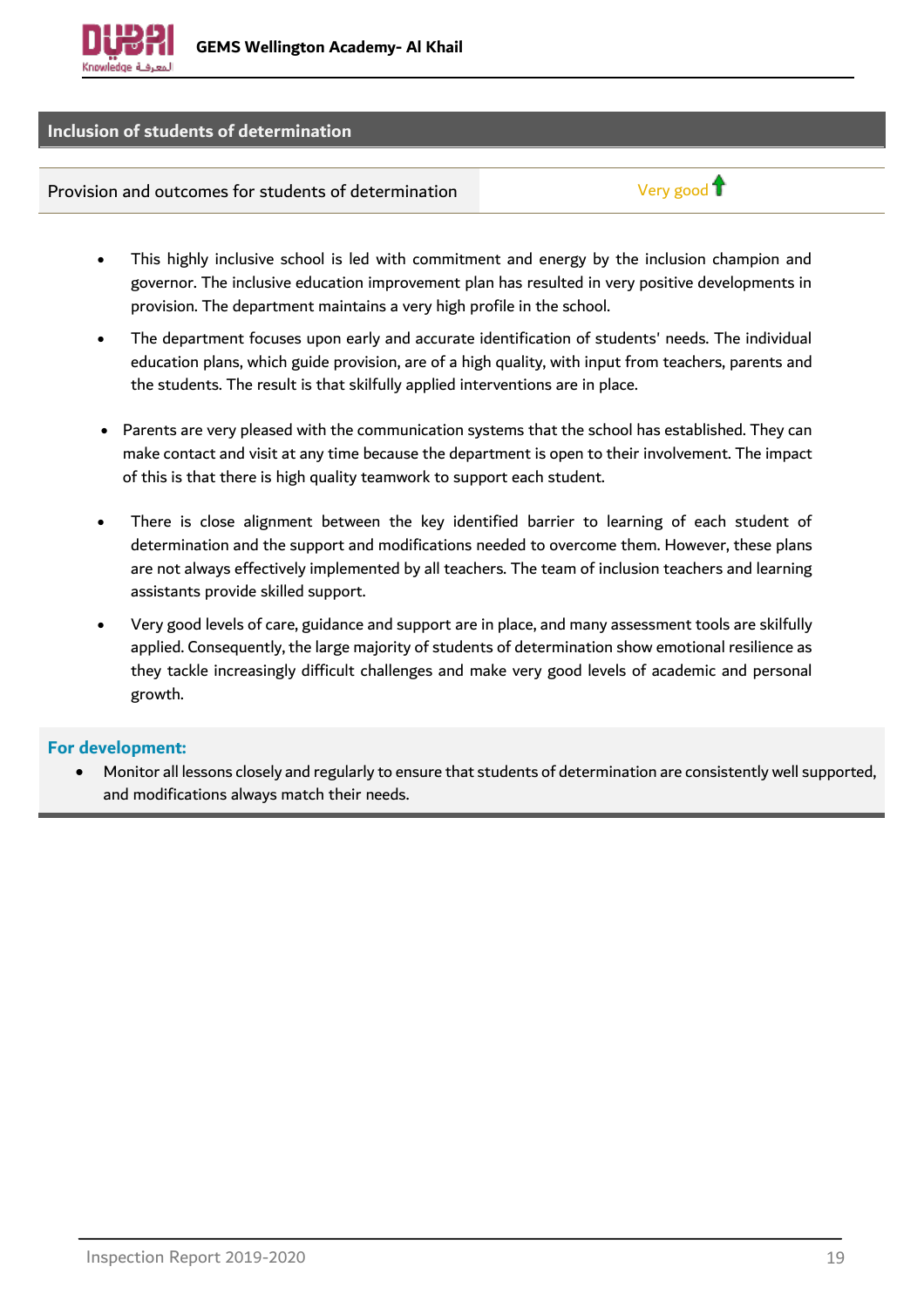

| 6. Leadership and management                    |                              |
|-------------------------------------------------|------------------------------|
| The effectiveness of leadership                 | Very good                    |
| School self-evaluation and improvement planning | Very good $\mathbf T$        |
| Parents and the community                       | Outstanding T                |
| Governance                                      | Very good $\hat{\mathbf{T}}$ |
| Management, staffing, facilities and resources  | Very good                    |

• Senior and middle leaders have established a positive, inclusive learning culture across the school. However, they have not all been successful in bringing about sustained improvement in student outcomes. Communication in the school is highly effective and relationships are consistently professional. Most leaders are improving their knowledge of the best practice in teaching and the expectations of curriculum standards. This is not yet fully secure in Arabic as a second language, nor when leaders monitor assessments of students' attainment above the curriculum standards in English, mathematics and science.

- The accuracy and effectiveness of self-evaluation is improving. The evaluation of the schools' work is now based on mostly reliable internal assessment information, moderated effectively against external information. Where external assessment information is not available, these processes are not always as effective. School leaders have increased the rigour of monitoring procedures. This ensures that the key priorities for improvement are accurately identified and, in the main, successfully implemented.
- The school is highly successful in engaging parents as partners in their children's learning. Parents value many aspects of the school, especially the two-way communication systems and the inclusive culture promoted across all aspects of school life. They are confident that their views are taken seriously by leaders and, where appropriate, promptly acted upon. The very positive partnerships that exist with local and national organisations have a positive impact on students' academic achievement and personal development.
- The capacity of the governing board to have sufficient impact is increasing through the embedding of processes linking governors to key areas of school's performance. Through reports from the principal, regular observations in school and links with senior staff, governors have a very welldeveloped knowledge of the school's work. Governors are effective in holding leaders to account, but occasionally miss opportunities to extend the rigour of this process through the use of external assessments.
- The school runs very smoothly. Staff are well qualified and receive training and support to ensure that they are effective in their roles. A very wide range of high-quality resources supports learning, and the attractive accommodation and facilities meet all curriculum needs. Since the last inspection, teachers of Arabic have begun to improve their understanding of curriculum expectations, but this has not yet had sufficient impact on students' achievement. The number of books available for learning Arabic has increased, but they are not used on a regular basis.

- Improve curriculum knowledge and expertise of leaders to drive improvement in Arabic as an additional language.
- Check the validity of assessments of students' attainment where these exceed the expected standard in English, mathematics and science.
- Ensure that governors use external assessment information effectively in monitoring procedures.
- Improve the effectiveness of staff and review the quality and use of learning resources to raise students' outcomes in Arabic, especially those learning Arabic as an additional language.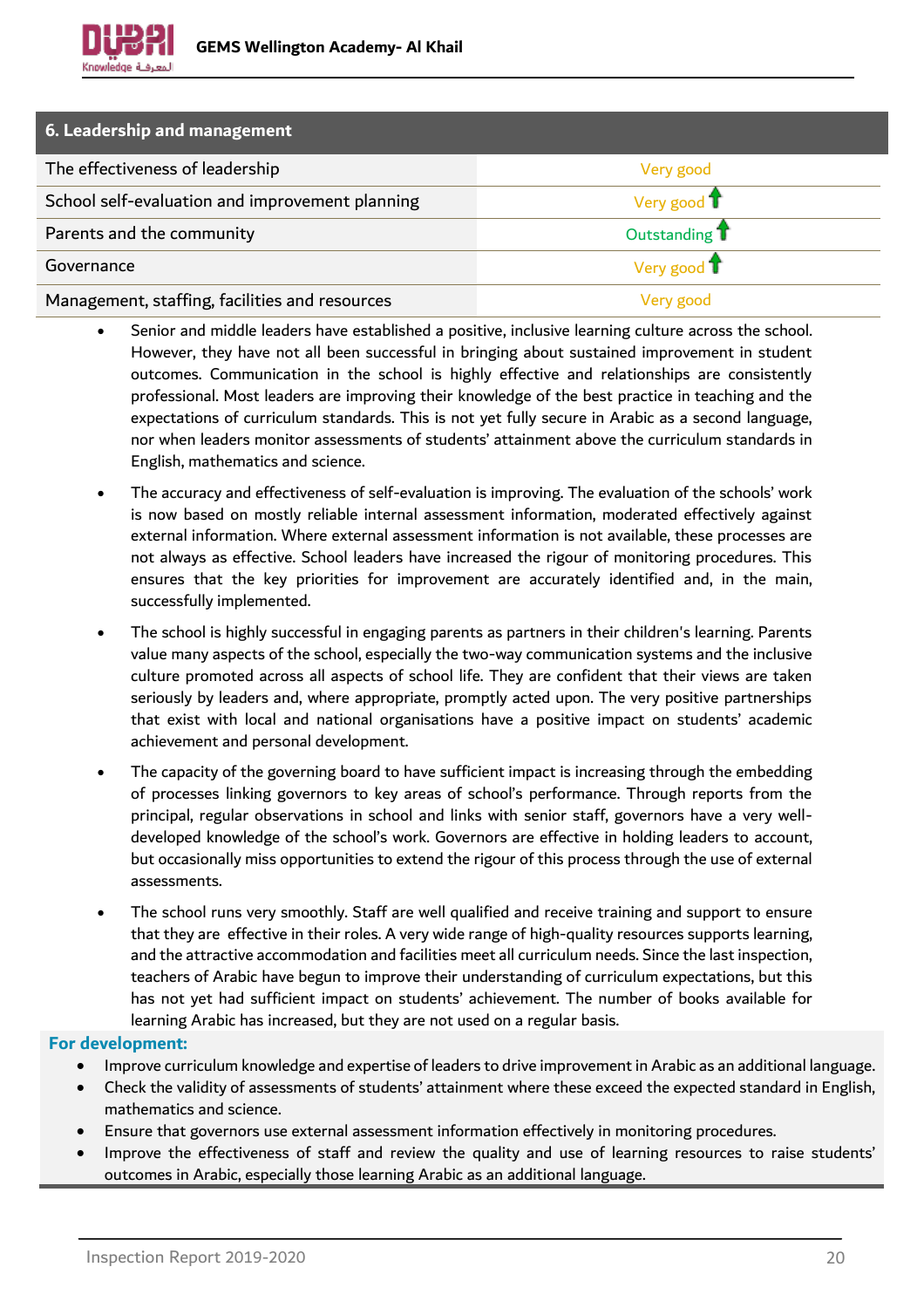

# **Views of parents and students**

<span id="page-20-0"></span>Before the inspection, the views of the parents and students were surveyed. Key messages from each group were considered during the inspection and these helped to form inspection judgements.



| <b>Students</b> | The percentage of students responding with a positive view regarding their<br>well-being and the quality of their learning is increasing. The most significant<br>increases relate to their positive relationships with teachers, how fairly they<br>treat them, and their belief that there are adults in school who will listen to<br>any concerns. The large majority of students agree that they feel safe in<br>school and express confidence in their own ability. Most students confirm<br>that they have never experienced physical or cyber bullying. However, almost<br>half indicate that verbal bullying does occur as frequently as once a month.<br>This assertion was not confirmed by students during the inspection. |
|-----------------|---------------------------------------------------------------------------------------------------------------------------------------------------------------------------------------------------------------------------------------------------------------------------------------------------------------------------------------------------------------------------------------------------------------------------------------------------------------------------------------------------------------------------------------------------------------------------------------------------------------------------------------------------------------------------------------------------------------------------------------|
| <b>Parents</b>  | Almost all parents are satisfied with the quality of education provided by the<br>$\bullet$<br>school. They are confident that the school listens to, and acts on, their views.<br>Almost all parents confirm that the school has procedures in place to keep<br>their children safe and to learn the skills that they need to be successful<br>learners. Parents are very happy with the information they receive from the<br>school and how well this supports them in helping their children to progress<br>in their learning. A majority of parents who responded to the survey indicate<br>that they are involved in activities in school at least once per month.                                                               |